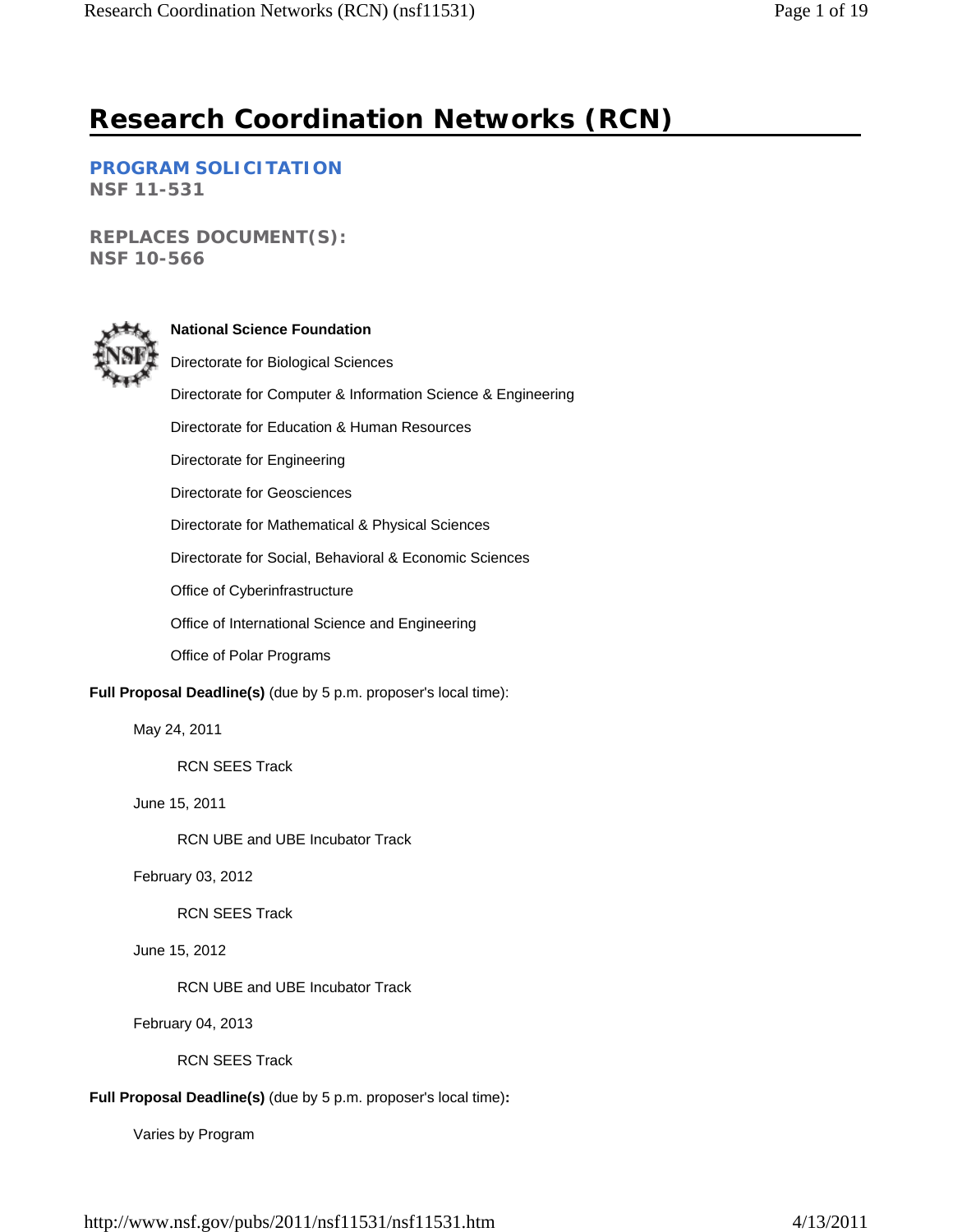General (non-targeted) RCN proposals should be submitted to a participating program in BIO, GEO, SBE, OCI or OPP. Refer to the specific program website for submission dates. PIs are encouraged to discuss suitability of an RCN topic with the program.

# **IMPORTANT INFORMATION AND REVISION NOTES**

A revised version of the *NSF Proposal & Award Policies & Procedures Guide* (PAPPG)*,* NSF 11-1, was issued on October 1, 2010 and is effective for proposals submitted, or due, on or after January 18, 2011. Please be advised that the guidelines contained in NSF 11-1 apply to proposals submitted in response to this funding opportunity.

**Cost Sharing:** The PAPPG has been revised to implement the National Science Board's recommendations regarding cost sharing. Inclusion of voluntary committed cost sharing is prohibited. In order to assess the scope of the project, all organizational resources necessary for the project must be described in the Facilities, Equipment and Other Resources section of the proposal. The description should be narrative in nature and must not include any quantifiable financial information. Mandatory cost sharing will only be required when explicitly authorized by the NSF Director. See the PAPP Guide Part I: *Grant Proposal Guide (GPG)* Chapter II.C.2.g(xi) for further information about the implementation of these recommendations.

**Postdoctoral Researcher Mentoring Plan:** As a reminder, each proposal that requests funding to support postdoctoral researchers must include, as a supplementary document, a description of the mentoring activities that will be provided for such individuals. Please be advised that if required, FastLane will not permit submission of a proposal that is missing a Postdoctoral Researcher Mentoring Plan. See Chapter II.C.2.j of the GPG for further information about the implementation of this requirement.

# **Revision Summary**

This revision of the RCN solicitation announces:

- A new targeted opportunity for RCN activities in Science, Engineering and Education for Sustainability (RCN-SEES).
- That the targeted RCN-PLS track will no longer be offered. RCN proposals on topics at the intersection of MPS and BIO programs are encouraged and will be considered for co-review between relevant programs in BIO and MPS. See the Dear Colleague Letter issued jointly by these two directorates: http://www.nsf.gov/pubs/2011/nsf11010/nsf11010.jsp
- The addition of the Directorate for Engineering and the Directorate for Computer and Information Science and Engineering as participating organizations.
- New deadlines for submission of proposals to the RCN-UBE targeted track.
- Clarification of proposal preparation guidelines, especially concerning the definition of steering committee members as senior personnel, and submission instructions for general RCN proposals.

# **SUMMARY OF PROGRAM REQUIREMENTS**

#### **General Information**

# **Program Title:**

Research Coordination Networks (RCN)

#### **Synopsis of Program:**

The goal of the RCN program is to advance a field or create new directions in research or education. Groups of investigators will be supported to communicate and coordinate their research, training and educational activities across disciplinary, organizational, geographic and international boundaries. RCN provides opportunities to foster new collaborations, including international partnerships, and address interdisciplinary topics. Innovative ideas for implementing novel networking strategies, collaborative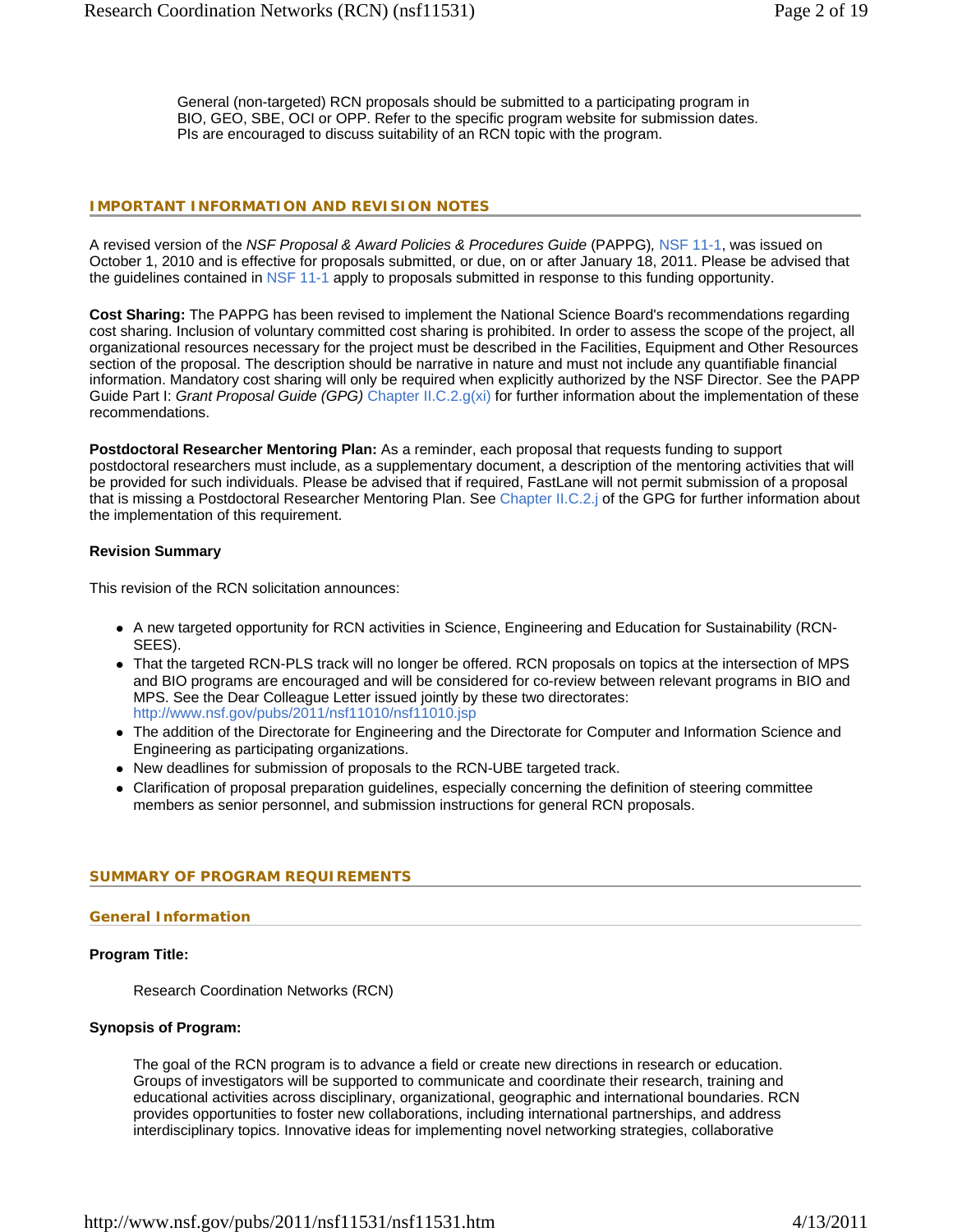technologies, and development of community standards for data and meta-data are especially encouraged.

Proposed networking activities directed to the RCN program should focus on a theme to give coherence to the collaboration, such as a broad research question or particular technologies or approaches.

Participating core programs in the directorates for Biological Sciences (BIO), for Geosciences (GEO), and for Social, Behavioral and Economic Sciences (SBE), and offices of Cyberinfrastructure (OCI) and of Polar Programs (OPP) will accept general RCN proposals. These directorates and offices are joined by directorates for Education and Human Resources (EHR), for Mathematics and Physical Sciences (MPS), for Computer and Information Science and Engineering (CISE), and for Engineering (ENG), and the Office of International Science and Engineering (OISE) in participating in the targeted Science, Engineering and Education for Sustainability (RCN-SEES) track described below. BIO and EHR are alone participating in the Undergraduate Biology Education (RCN-UBE) track described below.

Additional targeted tracks within the RCN programs are intended to foster linkages across directorates.

- RCN-SEES: The Science, Engineering and Education for Sustainability track focuses on interdisciplinary topics that will advance sustainability science, engineering and education as an integrative approach to the challenges of adapting to environmental, social and cultural changes associated with growth and development of human populations, and attaining a sustainable energy future.
- RCN-UBE: The Undergraduate Biology Education track could focus on any topic likely to lead to improved participation, learning, or assessment in undergraduate biology curricula.

Several other NSF solicitations accept RCN proposals, or support research networking activities if appropriate to the solicitation. Please see section **IX. Other Information** of this solicitation for a listing.

# **Cognizant Program Officer(s):**

# **Applicable Catalog of Federal Domestic Assistance (CFDA) Number(s):**

- $\bullet$  47.041 --- Engineering
- 47.049 --- Mathematical and Physical Sciences
- $\bullet$  47.050 --- Geosciences
- 47.070 --- Computer and Information Science and Engineering
- 47.074 --- Biological Sciences
- 47.075 --- Social Behavioral and Economic Sciences
- 47.076 --- Education and Human Resources
- 47.078 --- Office of Polar Programs
- 47.079 --- Office of International Science and Engineering
- 47.080 --- Office of Cyberinfrastructure
- 47.081 --- Office of Experimental Program to Stimulate Competitive Research

# **Award Information**

**Anticipated Type of Award:** Standard Grant or Continuing Grant

**Estimated Number of Awards:** 15 to 25 Varies across disciplinary research programs and RCN tracks.

**Anticipated Funding Amount:** \$7,500,000 to \$17,500,000 Pending availability of funding. Varies across disciplinary research programs and RCN tracks.

# **Eligibility Information**

# **Organization Limit:**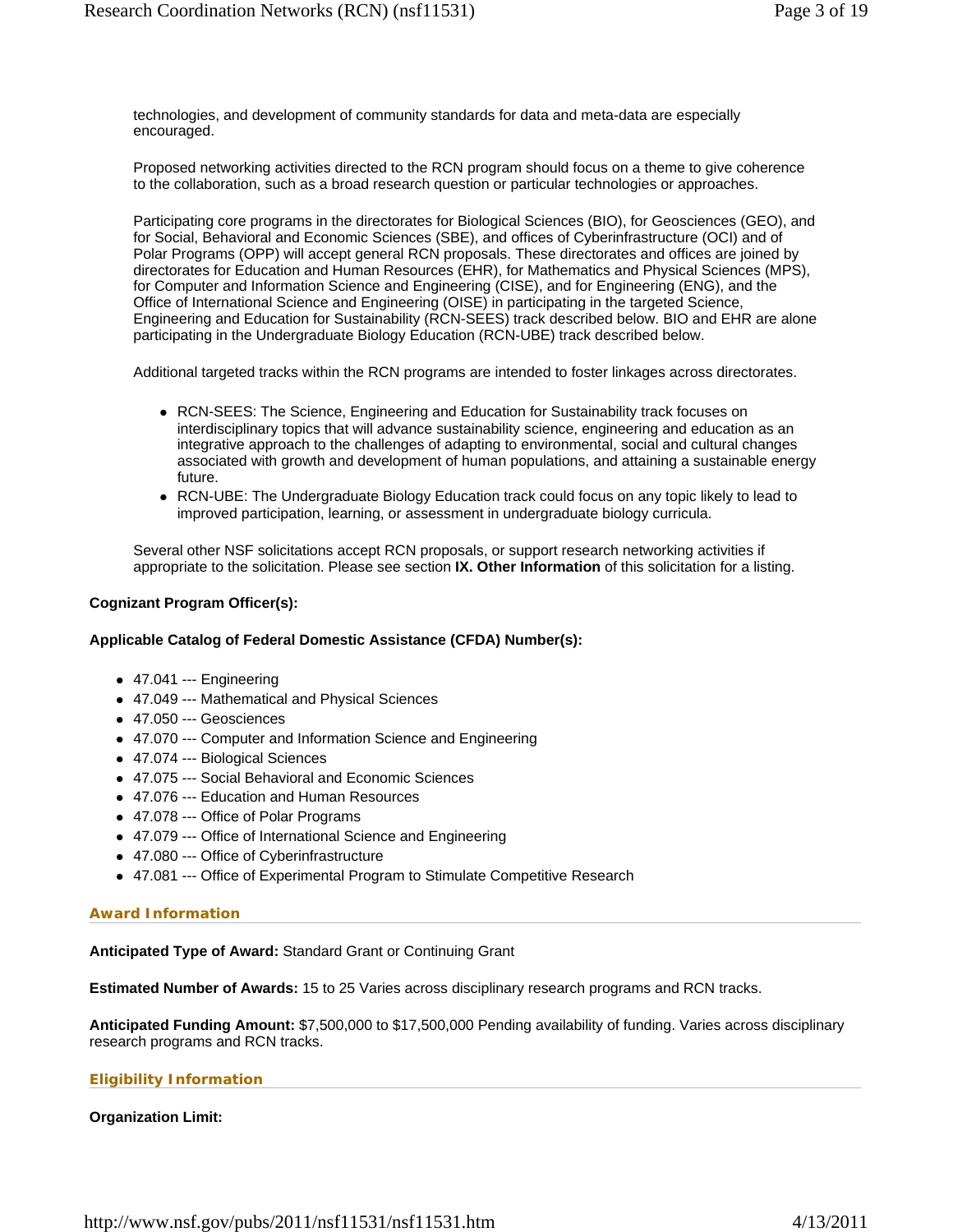Proposals may only be submitted by the following:

- Universities and Colleges Universities and two- and four-year colleges (including community colleges) accredited in, and having a campus located in the US, acting on behalf of their faculty members. Such organizations also are referred to as academic institutions.
- Non-profit, non-academic organizations: Independent museums, observatories, research labs, professional societies and similar organizations in the U.S. associated with educational or research activities.

# **PI Limit:**

None Specified

# **Limit on Number of Proposals per Organization:**

None Specified

# **Limit on Number of Proposals per PI:**

None Specified

# **Proposal Preparation and Submission Instructions**

# **A. Proposal Preparation Instructions**

- Letters of Intent: Not Applicable
- **Preliminary Proposal Submission: Not Applicable**
- z **Full Proposals:**
	- { Full Proposals submitted via FastLane: NSF Proposal and Award Policies and Procedures Guide, Part I: Grant Proposal Guide (GPG) Guidelines apply. The complete text of the GPG is available electronically on the NSF website at: http://www.nsf.gov/publications/pub\_summ.jsp?ods\_key=gpg.
	- { Full Proposals submitted via Grants.gov: NSF Grants.gov Application Guide: A Guide for the Preparation and Submission of NSF Applications via Grants.gov Guidelines apply (Note: The NSF Grants.gov Application Guide is available on the Grants.gov website and on the NSF website at: http://www.nsf.gov/publications/pub\_summ.jsp?ods\_key=grantsgovguide)

# **B. Budgetary Information**

- **Cost Sharing Requirements: Inclusion of voluntary committed cost sharing is prohibited.**
- **Indirect Cost (F&A) Limitations: Not Applicable**
- **Other Budgetary Limitations:** Other budgetary limitations apply. Please see the full text of this solicitation for further information.

# **C. Due Dates**

• Full Proposal Deadline(s) (due by 5 p.m. proposer's local time):

May 24, 2011

RCN SEES Track

June 15, 2011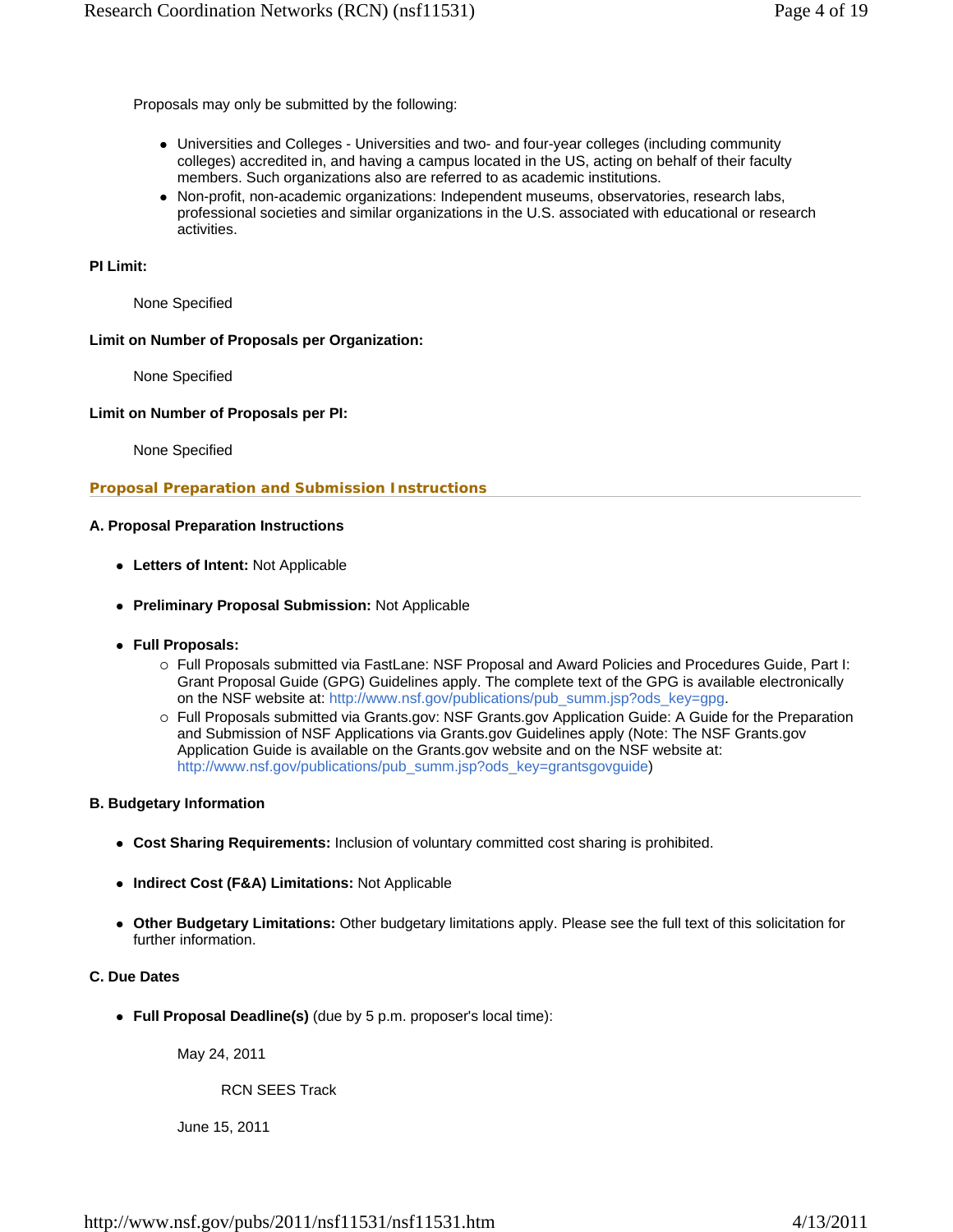RCN UBE and UBE Incubator Track

February 03, 2012

RCN SEES Track

June 15, 2012

RCN UBE and UBE Incubator Track

February 04, 2013

RCN SEES Track

z **Full Proposal Deadline(s)** (due by 5 p.m. proposer's local time)**:**

Varies by Program

General (non-targeted) RCN proposals should be submitted to a participating program in BIO, GEO, SBE, OCI or OPP. Refer to the specific program website for submission dates. PIs are encouraged to discuss suitability of an RCN topic with the program.

# **Proposal Review Information Criteria**

**Merit Review Criteria:** National Science Board approved criteria. Additional merit review considerations apply. Please see the full text of this solicitation for further information.

**Award Administration Information**

**Award Conditions:** Standard NSF award conditions apply.

**Reporting Requirements:** Additional reporting requirements apply. Please see the full text of this solicitation for further information.

# **TABLE OF CONTENTS**

**Summary of Program Requirements**

- I. **Introduction**
- II. **Program Description**
- III. **Award Information**
- IV. **Eligibility Information**
- V. **Proposal Preparation and Submission Instructions**
	- A. Proposal Preparation Instructions
	- B. Budgetary Information
	- C. Due Dates
	- D. FastLane/Grants.gov Requirements
- VI. **NSF Proposal Processing and Review Procedures**
	- A. NSF Merit Review Criteria
	- B. Review and Selection Process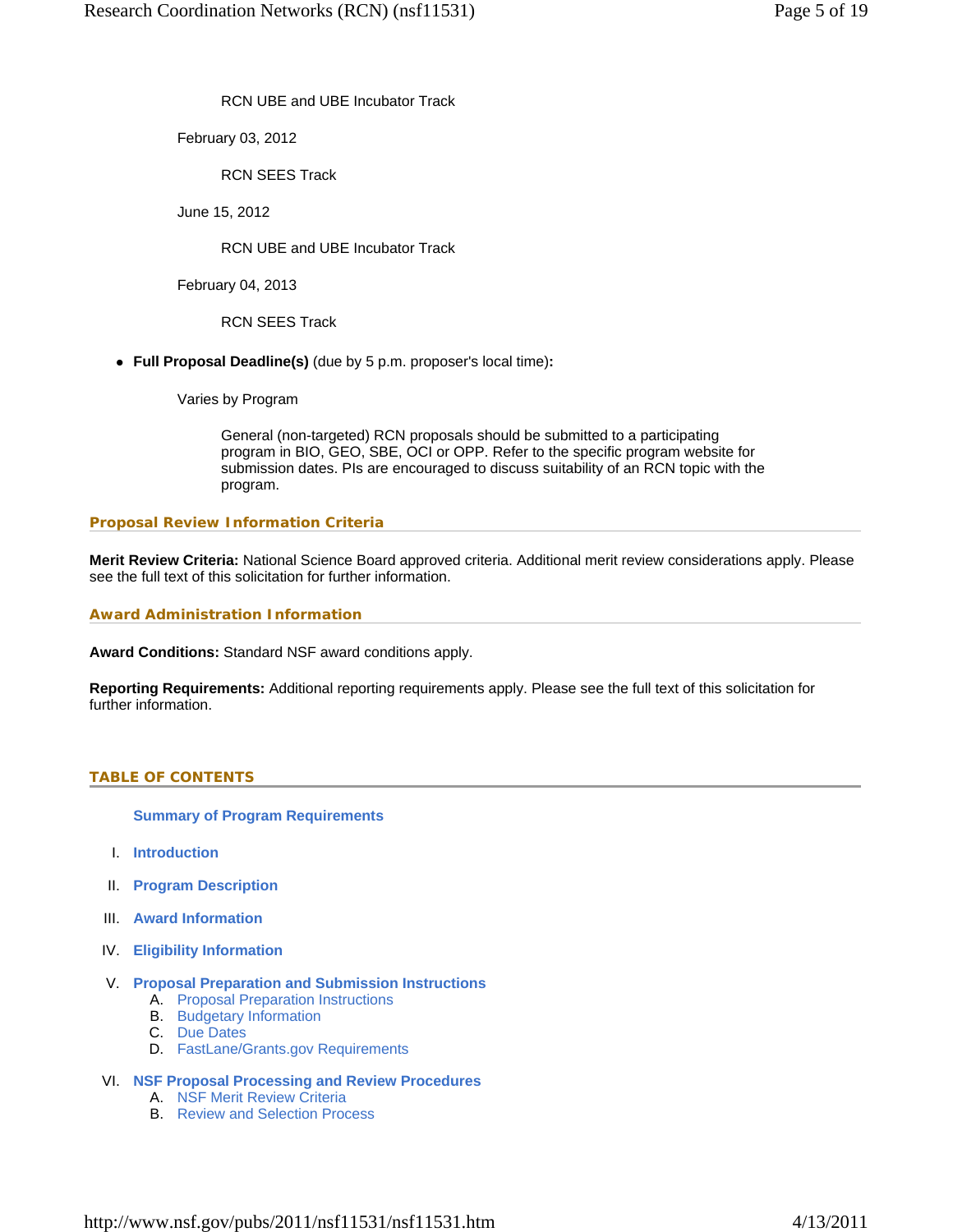- VII. **Award Administration Information**
	- A. Notification of the Award
	- B. Award Conditions
	- C. Reporting Requirements

# VIII. **Agency Contacts**

IX. **Other Information**

# **I. INTRODUCTION**

The National Science Foundation announces plans to expand its support of research coordination networks designed to foster communication and promote new collaboration among scientists, engineers and educators with diverse expertise and who share a common interest in a new or developing area of science or engineering. By encouraging the formation of new groups and networks, the RCN program will advance fields and create novel directions and opportunities for research and science education. It is anticipated that this program will contribute to further progress in all areas of science, education and engineering, and strengthen collaborative and interdisciplinary research and international partnerships. However, RCNs are intended to foster networking activities and thus will not directly support costs related to laboratory and field research. RCNs can be used for synthesis activities where existing data and collaboration are utilized to advance knowledge in disciplinary and cross-disciplinary areas. Past RCN awards can be found on the RCN program page at: http://www.nsf.gov/funding/pgm\_summ.jsp?pims\_id=11691&org=DBI&from=home.

# **II. PROGRAM DESCRIPTION**

Support will be provided for groups of investigators to communicate and coordinate their efforts across disciplinary, organizational, institutional, geographical and/or international boundaries. The objectives are to facilitate open communication and exchange of information and resources, to integrate research and/or education activities of scientists, educators, and engineers working independently on topics of common interest, to nurture a sense of community among young scientists, educators, and engineers, and to minimize isolation and maximize cooperation so as to eliminate unnecessary duplication of efforts.

Specific features of the program include:

- 1. Topic/focus of research coordination. For all tracks, research coordination network (RCN) proposals should identify a clear theme as the focus of its activities. RCN proposals should spell out the theoretical and/or methodological foundations of the network's proposed activities, and should specify what activities will be undertaken, what new groups of investigators will be brought together, what products will be generated by network activities, and how information about the network and opportunities to participate will be disseminated. The proposal should also outline the expected benefits of the network's activities in moving a field forward and the implications for the broader community of researchers, educators and engineers.
- 2. **General RCN proposals.** General RCN proposals should focus on a research question, topic or particular technologies, approaches, or development of standards relevant to one or more participating units. For example, a BIO-based RCN might focus on specific organisms or biological process, a GEO-based RCN might focus on systems approach to understanding a particular geological phenomenon or process. For the general RCN program, consideration will be given to all well-justified, cohesive proposals advancing research coordination in a field or combination of fields under the purview of the NSF Directorates and Offices listed under the Summary for Program Requirements, or interdisciplinary networks that cross between Directorates or Offices, with the exception of EHR, CISE, MPS, and ENG, which will only support proposals submitted to the Science, Engineering and Education for Sustainability (RCN-SEES) track. In addition, EHR is supporting proposals submitted to the Undergraduate Biology Education (RCN-UBE) track.

General RCN proposals are expected to be 5 years in duration and budgets should not exceed \$500,000. Investigators should consult program descriptions on the NSF website and are strongly encouraged to contact appropriate program directors to discuss suitability of an RCN idea prior to submitting a proposal. If an RCN project is relevant to multiple programs, divisions, or directorates, before submitting a proposal the investigator should consult with program directors in those programs for guidance on suitability for co-review among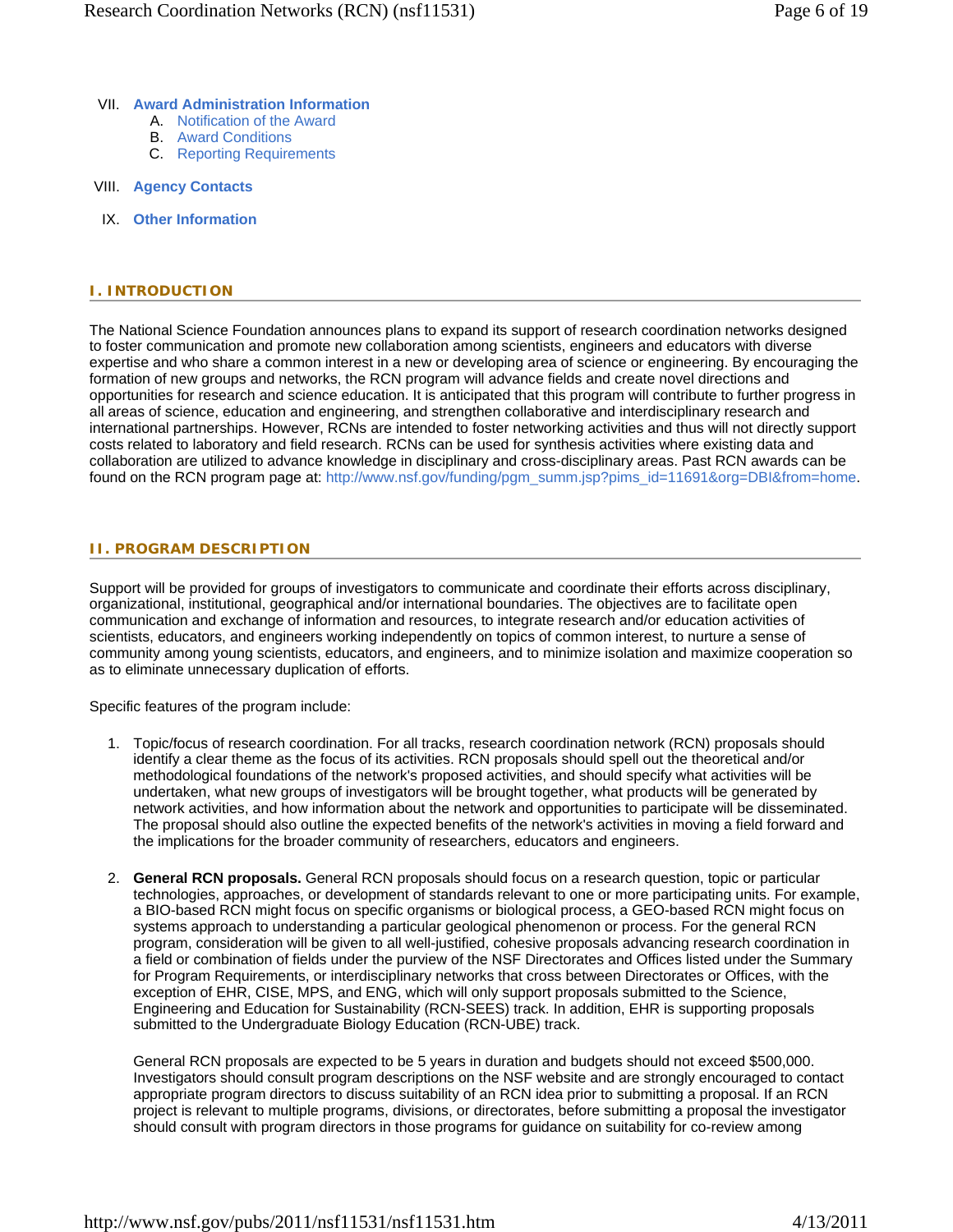programs and instructions on how to submit.

3. **Targeted Undergraduate Biology Education track.** BIO and EHR (Division of Undergraduate Education-DUE) have developed a targeted Undergraduate Biology Education track (RCN-UBE) in recognition of the importance of networking activities to advance biology education. RCN-UBE proposals could focus on improving learning in "gateway" courses (e.g., exploring the use of methods that foster active learning or inquiry-based learning), improving learning through the use of emerging technologies in the biology curriculum, strategies and approaches for engaging biology faculty in professional development activities related to undergraduate education, incorporating emerging sub-disciplines into the biology curriculum (e.g., informatics research, proteomics, systems and computational approaches, ecological stoichiometry), improving assessment of student learning, improving the transition of students from two-year to four-year institutions, or incorporating authentic research experiences in undergraduate laboratory courses, with an emphasis on introductory and lower division courses.

RCN-UBE proposals are expected to be 5 years in duration and budgets should not exceed \$500,000. To assist initial networking efforts of scientists and educators who are developing innovative proposals for the RCN-UBE track, the RCN-UBE track will accept Incubator proposals for up to \$50,000 for one year.

4. **Targeted Science, Engineering and Education for Sustainability track.** The Science, Engineering and Education for Sustainability (RCN-SEES) track represents an NSF-wide activity seeking to foster interdisciplinary research and education that advances sustainability science and engineering as an integrative approach to the challenges of adapting to environmental, social and cultural changes associated with growth and development of human populations, and attaining a sustainable energy future. Many questions in sustainability science and engineering are motivated by the need to solve problems and to predict and mitigate future risks. For example, how vulnerable are regional socio-economic systems to unpredictable natural events, altered hydrological regimes, and loss of biodiversity? What are the engineering options and costs for reconfiguring natural ecosystem services disrupted by expansion of urban centers? How do we develop effective modeling and simulations for improved knowledge of energy processes that can lead to design of affordable technologies, which consider social, environmental and economic implications, and can provide universal accessibility to sustainable energy sources? What is the role of education and public communications in social-systems dynamics and the resilience of socio-economic systems, and how can learning sciences' research and educational practice foster knowledge, attitudes, and behaviors that affect sustainability? Addressing these types of questions and others requires a multifaceted, systems-level consideration of our natural and built environments, human populations, behavior, social systems and energy use and advances in technological development and implementation.

The RCN-SEES track recognizes the growing need and urgency for research collaborations that productively cross the boundaries of the natural sciences, engineering, mathematics and the computational sciences, and the social, behavioral and economic sciences to develop new understanding, theory, models and technology to sustain and improve the quality of life for humankind within a healthy Earth system. The challenge of sustainability is of global concern and the RCN-SEES track is also envisioned as a means to strengthen connections and collaborations of US scientists with the broader international science and engineering community. An RCN-SEES proposal should have a theme relevant to sustainability science, engineering, and education as the focus of its activities, and is expected to involve a highly interdisciplinary set of participants and be long term (4 to 5 years duration, maximum proposed budget of \$750,000).

For more information about the NSF investments in Science, Engineering and Education for Sustainability, consult the SEES website http://www.nsf.gov/geo/sees/)

- 5. Principal investigator (PI). Although research coordination networks are expected to involve investigators from multiple sites, a single organization must serve as the submitting organization for each proposal. The PI is the designated contact person for the project and is expected to provide leadership in fully coordinating and integrating the activities of the network. Strong, central leadership and clear lines of responsibility are essential for successful networking.
- 6. Steering committee. Members of the steering committee will be network participants that assume key roles in the leadership and/or management of the project. The steering committee should include all Co-PIs, if any listed on the cover page of the proposal, and any other senior personnel, including any foreign collaborators involved as leaders or otherwise considered senior personnel. Therefore, the steering committee constitutes all the senior personnel for the RCN proposal. The name and home organization of each steering committee member should be listed in the project summary. As these individuals are all senior personnel, their Biographical Sketches and Current and Pending Support statements must be included in the appropriate sections of the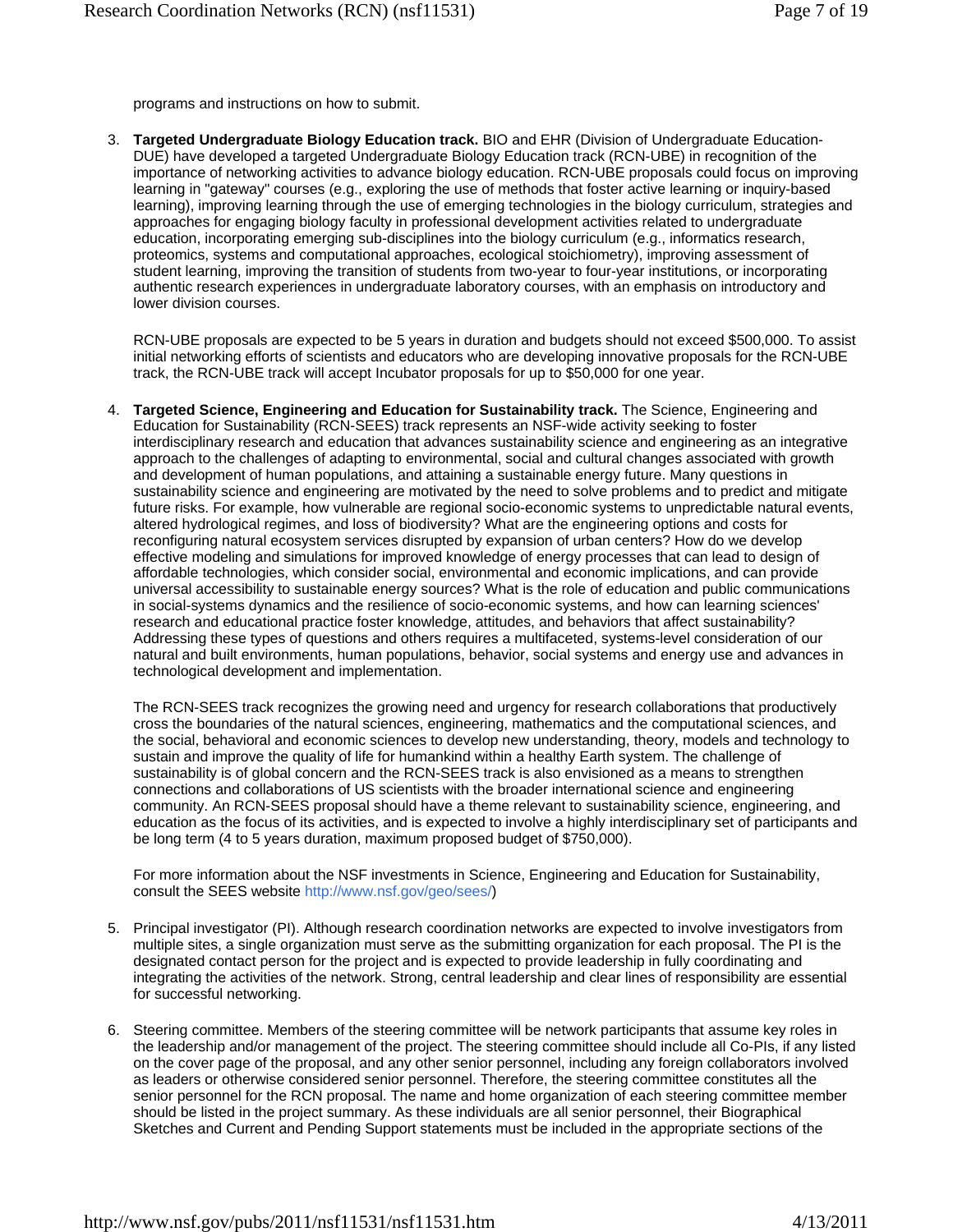# proposal.

- 7. Network participants. The size of a network is expected to vary depending on the theme and the needs of the proposed activity. The network may be regional, national, or international. It is expected that a proposed network will involve investigators at diverse organizations. The inclusion of new researchers, post-docs, graduate students, and undergraduates is encouraged. Specific efforts to increase participation of underrepresented groups must be included. In the proposal, an initial network of likely participants should be identified. However, there should be clearly developed mechanisms to maintain openness, ensure access, and actively promote participation by interested parties outside of the initial participants in the proposed network.
- 8. Coordination/management mechanism. The proposal should include a clearly defined management plan. The plan should include a description of the specific roles and responsibilities of the PI and the steering committee. Mechanisms for allocating funds, such as support for the work of a steering committee, should be clearly articulated. The plan should include provisions for flexibility to allow the structure of the group to change over time as membership and the network's foci evolve. Mechanisms for assessing progress and the effectiveness of the networking activities should be part of the management plan.
- 9. Information and material sharing. The goals of this program are to promote effective communication and to enhance opportunities for collaboration. Proposers are expected to develop and present a clearly delineated understanding of individual member's rights to ideas, information, data and materials produced as a result of the award that is consistent with the goals of the program. Infrastructure plans to support the communication and collaboration should be described. When the proposed activity involves generation of community resources such as databases or unique materials, a plan for their timely release and the mechanism of sharing must be described in the Data Management Plan, a required Supplementary Document. In addition, a plan for long-term maintenance of such resources must be described without assuming continued support from NSF.
- 10. International participation. NSF encourages international collaboration, and we anticipate that many RCN projects will include participants, including steering committee members, from outside the US. International collaborations should clearly strengthen the proposed project activities. As NSF funding predominantly supports participation by US participants, network participants from institutions outside the US are encouraged to seek support from their respective funding organizations, notably participants from developed countries. NSF funds may not be used to support the expenses of the international scientists and students at their home organization. For RCN projects that involve international partners, NSF funds may be used for the following:
	- Travel expenses for US scientists and students participating in exchange visits integral to the RCN project
	- RCN-related expenses for international partners to participate in networking activities in the US.
	- RCN-related expenses for US participants to conduct networking activities in the international partner's home laboratory

# **III. AWARD INFORMATION**

No specific funds are set aside for general RCN proposals submitted under this announcement. Within the previous RCN solicitation, the Foundation invested approximately \$1.7 million in FY 2010 for 9 general RCN awards within BIO. With increased participation from multiple directorates, this number will be expected to increase. Approximately 5 awards are anticipated for the RCN-UBE track, approximately 7 for RCN-UBE Incubator awards, and approximately 7 for RCN-SEES awards. Individual awards for the general RCN, and RCN-UBE may be up to \$500,000 over a duration of five years and up to \$750,000 over a duration of 5 years for RCN-SEES awards. Awards for RCN-UBE Incubator proposals may be up to \$50,000 for one year. Estimated program budget, number of awards and average award size/duration are subject to the quality of proposals received and the availability of funds. Please see the solicitation description for additional information.

# **IV. ELIGIBILITY INFORMATION**

# **Organization Limit:**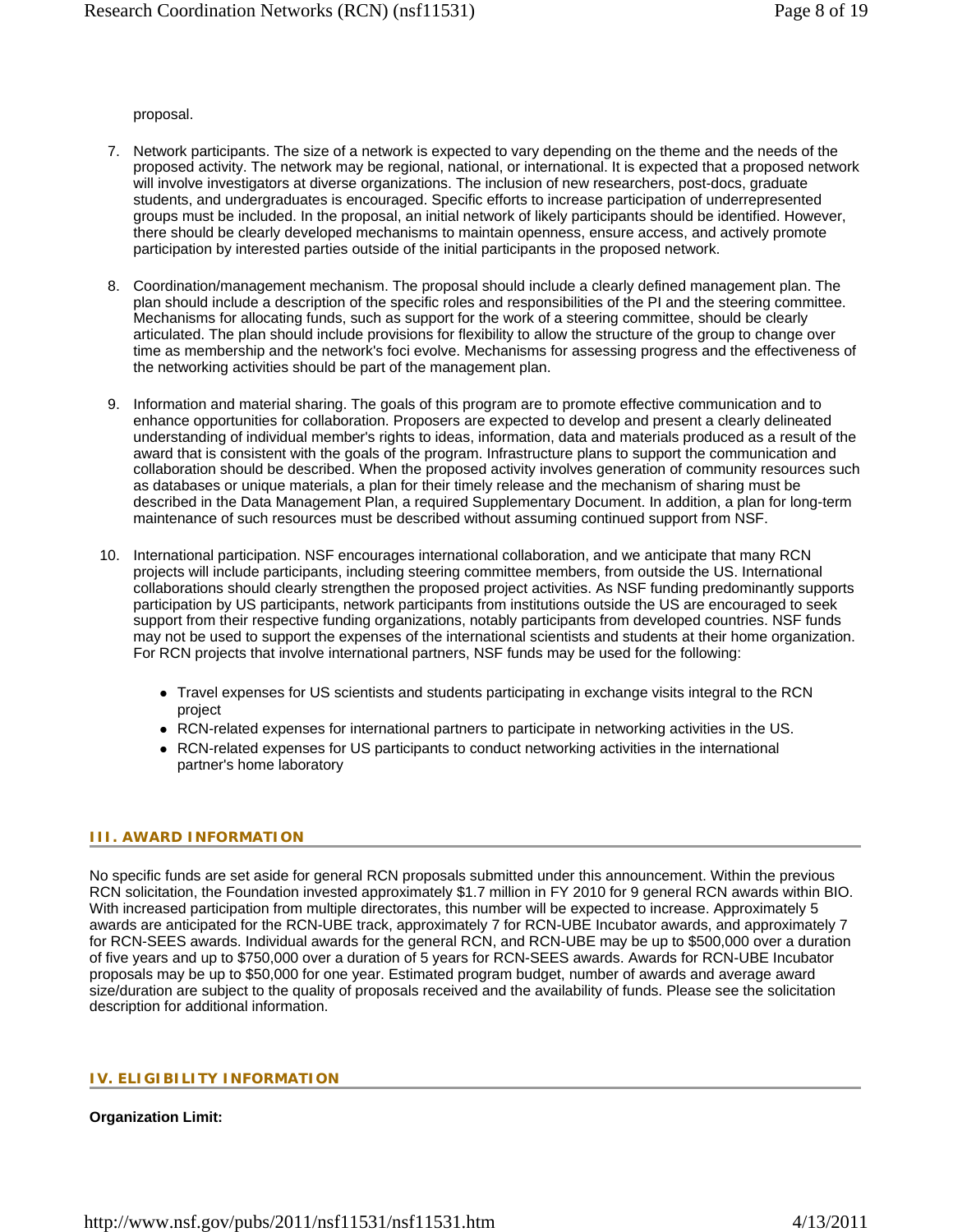Proposals may only be submitted by the following:

- Universities and Colleges Universities and two- and four-year colleges (including community colleges) accredited in, and having a campus located in the US, acting on behalf of their faculty members. Such organizations also are referred to as academic institutions.
- Non-profit, non-academic organizations: Independent museums, observatories, research labs, professional societies and similar organizations in the U.S. associated with educational or research activities.

#### **PI Limit:**

None Specified

# **Limit on Number of Proposals per Organization:**

None Specified

#### **Limit on Number of Proposals per PI:**

None Specified

#### **Additional Eligibility Info:**

**Organization Limit:** Although the research coordination networks are expected to be multiorganizational, a single organization must serve as the lead and all other organizations as subawardees. Organizations ineligible to submit to this program solicitation may not receive subawards. If they are part of the proposed network, their participation is expected to be supported by non-NSF sources.

# **V. PROPOSAL PREPARATION AND SUBMISSION INSTRUCTIONS**

# **A. Proposal Preparation Instructions**

**Full Proposal Preparation Instructions:** Proposers may opt to submit proposals in response to this Program Solicitation via Grants.gov or via the NSF FastLane system.

- Full proposals submitted via FastLane: Proposals submitted in response to this program solicitation should be prepared and submitted in accordance with the general guidelines contained in the NSF Grant Proposal Guide (GPG). The complete text of the GPG is available electronically on the NSF website at: http://www.nsf.gov/publications/pub\_summ.jsp?ods\_key=gpg. Paper copies of the GPG may be obtained from the NSF Publications Clearinghouse, telephone (703) 292-7827 or by e-mail from nsfpubs@nsf.gov. Proposers are reminded to identify this program solicitation number in the program solicitation block on the NSF Cover Sheet For Proposal to the National Science Foundation. Compliance with this requirement is critical to determining the relevant proposal processing guidelines. Failure to submit this information may delay processing.
- Full proposals submitted via Grants.gov: Proposals submitted in response to this program solicitation via Grants.gov should be prepared and submitted in accordance with the NSF Grants.gov Application Guide: A Guide for the Preparation and Submission of NSF Applications via Grants.gov. The complete text of the NSF Grants.gov Application Guide is available on the Grants.gov website and on the NSF website at: (http://www.nsf.gov/publications/pub\_summ.jsp?ods\_key=grantsgovguide). To obtain copies of the Application Guide and Application Forms Package, click on the Apply tab on the Grants.gov site, then click on the Apply Step 1: Download a Grant Application Package and Application Instructions link and enter the funding opportunity number, (the program solicitation number without the NSF prefix) and press the Download Package button. Paper copies of the Grants.gov Application Guide also may be obtained from the NSF Publications Clearinghouse, telephone (703) 292-7827 or by e-mail from nsfpubs@nsf.gov.

Proposers interested in submitting RCN proposals are strongly encouraged to contact the NSF program officer in their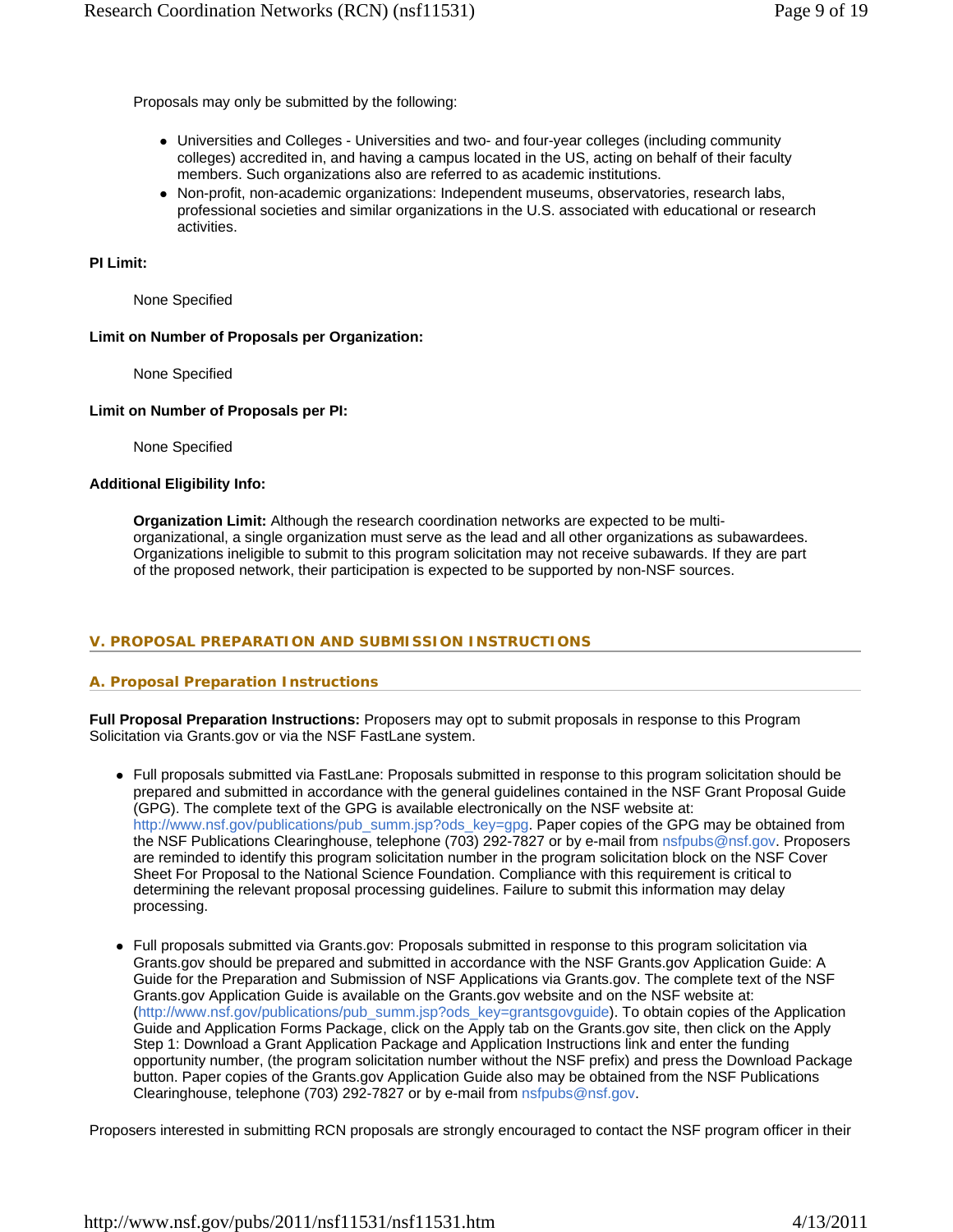area of research/education prior to proposal submission for guidance on program participation and to determine project suitability.

The following exceptions and additions apply to proposals submitted to this Program:

**Before submitting for the general or targeted RCNs:** Read the entire solicitation and identify the programs that overlap your discipline or the area of potential research. Use the NSF organization listing at http://www.nsf.gov/staff/orglist.jsp to narrow the directorate, division, and program where you need to apply. You are strongly encouraged to discuss your proposal with the appropriate program officer to determine whether the proposed project is within the scope of the RCN, and to identify applicable submission deadlines. This step is especially important for cross-disciplinary proposals.

**Cover Sheet:** Select this program solicitation number from the pull down list. (Grants.gov Users: The program solicitation number will be pre-populated by Grants.gov on the NSF Grant Application Cover Page.) Submission requirements for the general RCN include:

- For BIO, OCI, and OPP proposers should select the program or cluster appropriate to the proposal topic from the drop down menu during submission via Fastlane. Programs within the Division that you selected will appear automatically in the "Current List of NSF Selected Units" at the bottom of the screen.
- Note: GEO and SBE list a limited number of programs in FastLane, however all programs and clusters may participate in RCN; proposals to GEO and SBE received by their selected units will be directed to appropriate participating programs.

Proposers wishing to submit to targeted tracks RCN-SEES, RCN-UBE or RCN-UBE Incubator should select "Research Coordination Networks program" from the FastLane menu during online submission.

Grants.gov users should refer to Section VI.1.2. of the NSF Grants.gov Application Guide for specific instructions on how to designate the NSF Unit of Consideration.

An informative title for the proposed project, that begins with "RCN:", "RCN-SEES:", "RCN-UBE:", or "RCN-UBE Incubator:" as appropriate, must be provided.

Often proposals are co-reviewed by two or more NSF disciplinary units and, as appropriate, OISE. For proposals with an international dimension, the country or countries involved should be reported on the cover sheet.

Entries on the FastLane Cover Sheet are limited to the principal investigator and a maximum of 4 co-principal investigators. Additional senior personnel, serving as members of the steering committee, should be listed on the Project Summary page and entered into FastLane as Senior Investigators (this latter provision allows their Biographical Sketches and Current and Pending Support statements to be included in the FastLane proposal).

For Grants.gov users - NSF allows one principal investigator/project director and a maximum of 4 co-principal investigators/project directors to be identified on a proposal. Instructions for entering additional senior project participants are included in Section V.5. of the NSF Grants.gov Application Guide.

For more FastLane and Grants.gov instructions see section D below.

**Project Summary:** May not be more than one page in length, and must consist of three parts: (1) a list of steering committee members along with their home organizations; (2) a succinct summary of the intellectual merit of the proposed project including the goal of the proposed network, major planned networking activities, and mechanisms for actively promoting participation by all interested parties; and (3) the broader impacts of the proposed work. Proposals that do not separately address both intellectual merit and broader impacts will be returned without review.

**Project Description (maximum 15 pages, or eight pages for RCN-UBE Incubator):** The following exceptions and additional items should be noted.

1. "Results from Prior Support" need not be included unless the proposed activity is clearly a logical extension of an activity supported by NSF (see the Special Information and Supplementary Documentation section below), in which case describe (up to 5 pages to be counted within the 15-page limit) the prior activity and how it relates to the proposed activity.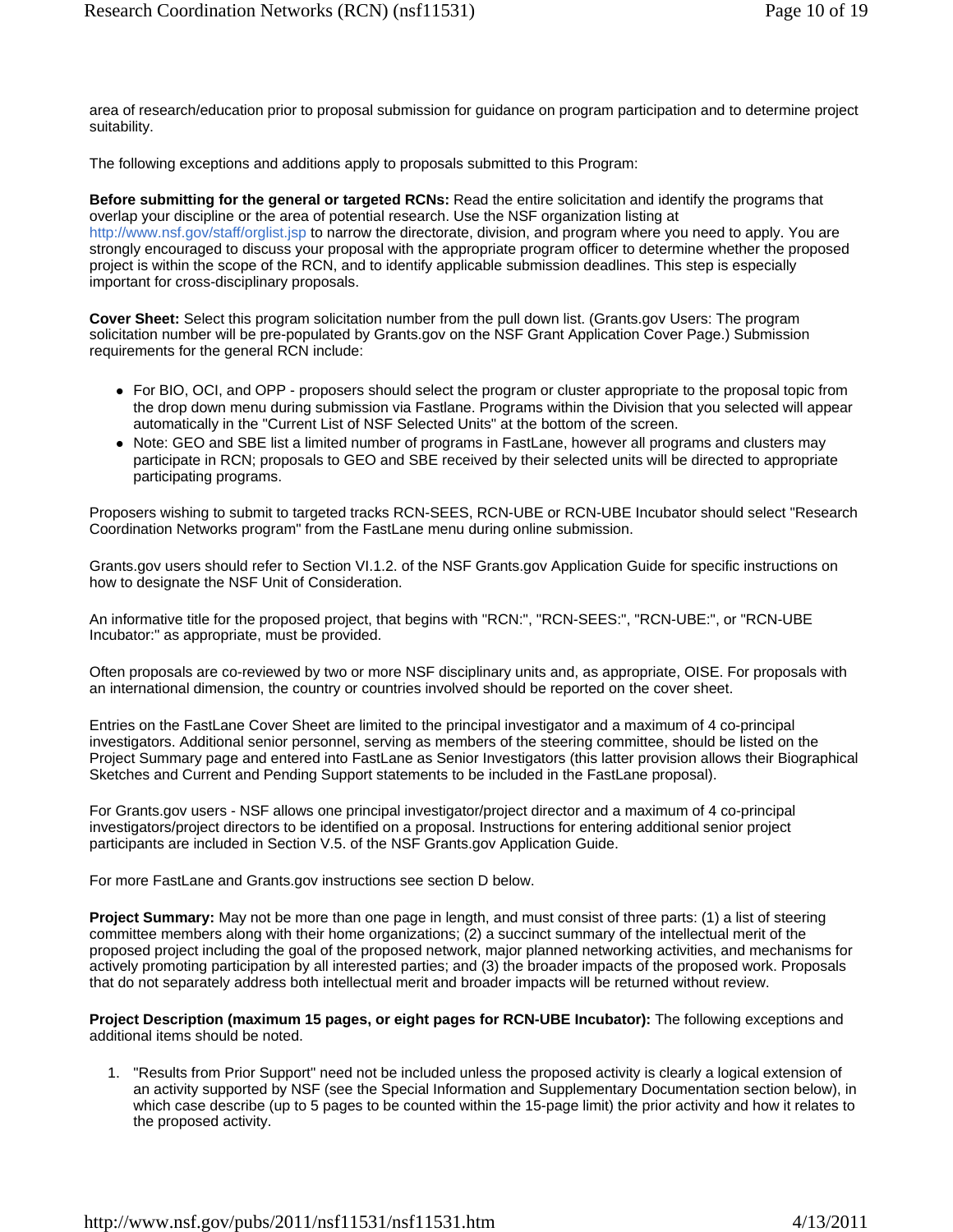2. In addition to objectives, rationale, justification, research coordination activities, and special features stated in Section II above, the project description should address aspects of network Management, Coordination, and participant Diversity, within the 15 page project description, as described below. All major organizational collaborations should be described and justified in terms of how each serves the needs or enhances the goals of the network. Note: Management and Coordination plans are not required for RCN-UBE Incubator proposals.

Management plan. Describe plans and procedures for the development and assessment of the proposed activity. Include formal mechanisms to ensure fair and equitable allocation of group resources. Clearly define the responsibilities for leadership and the role of the PI and the steering committee. Delineate the procedures used for the selection of initial network participants, the plans for maintaining an appropriate degree of openness and for encouraging the involvement of additional interested parties. Means for self-evaluation of progress toward the network goals should be presented as an important part of the management plan.

Coordination plan. If the proposed network will work with an established network or group, or if there is a similar activity being planned or ongoing in other countries, describe the plans for coordination and cooperation among the relevant networks.

Increasing diversity. A research coordination network is an important opportunity for encouraging the involvement of investigators from under-represented groups and investigators located in a diverse range of organizations. Describe (1) a well designed plan to increase participation of members of under-represented groups that is specific to the proposed project; (2) a plan to involve investigators at a variety of organizational settings; (3) if applicable, a plan to include new researchers, post-docs, graduate students and undergraduates; and (4) how the plans for increasing diversity are integrated with the proposed project plan.

**Budget:** Provide yearly budgets for the duration of the proposed project. When subawards are involved yearly budgets are required for each subaward. FastLane or Grants.gov will generate cumulative budgets for the primary and subaward organizations. Budget justification (of up to three pages) is required. Organizations ineligible to submit to this program solicitation may not receive subawards. If they are part of the proposed network, their participation is expected to be supported by non-NSF sources. Allowable costs for international collaboration are described in Section II. Program Description.

Funds may be requested to promote collaborative activities, such as short visits among member laboratories, exchange visits of students, sharing of unique facilities, establishment of a public web site, network retreats, partial support of workshops uniquely tied to the network activities, etc. Any well-justified activity that fulfills the goals of the Program will be considered. Innovative ideas for implementing novel networking strategies to promote research collaborations and enable new research directions or advancement of a field are especially encouraged. Funds from this program may not support independent, individual research projects of the participants; nor are they to be used as a mechanism for a mini-grant awarding program.

Note that funds requested to support activities of the network participants, such as participant travel, materials and supplies for the network projects, and network retreats should be listed as "participant support" in the proposed budget, and managed by the submitting organization. Please refer to the GPG (http://www.nsf.gov/pubs/policydocs/pappguide/nsf11001/gpg\_2.jsp#IIC2givc) regarding proposed international travel.

**Special Information and Supplementary Documentation:** In addition to the applicable items described in the Grant Proposal Guide (http://www.nsf.gov/publications/pub\_summ.jsp?ods\_key=gpg), include the following information, clearly labeled, in the Supplementary Docs section of the proposal (**No other material will be allowed**):

- 1. Current Activities: PI and the steering committee members listed in the project summary must provide a singlepage (per investigator) description of the relationship between the proposed project and current research activities in his/her laboratory. This page replaces the "Results of Prior Support" section normally found in NSF proposals.
- 2. Conflicts of Interest list: Provide a list, in a single alphabetized table, with the full names and institutional affiliations of all people with conflicts of interest for all senior personnel (PI, Co-PIs if any, and steering committee members) and any named personnel whose salary is requested in the project budget. Conflicts to be identified are (1) PhD thesis advisors or advisees, (2) collaborators or co-authors, including post docs, for the past 48 months, and (3) any other individuals or organizations with which the investigator has financial ties.
- 3. Data Management Plan: As specified in the NSF Grant Proposal Guide (Chapter II, Section C.2.j), all proposals must include a maximum 2-page Data Management Plan as a Supplementary Document. Although collection of new data is not supported in RCN projects, this plan should describe issues related to information exchange, intellectual property rights, derived products, databases, software, model output, and materials sharing. For example, if the proposed activity is expected to result in community resources (such as databases or collections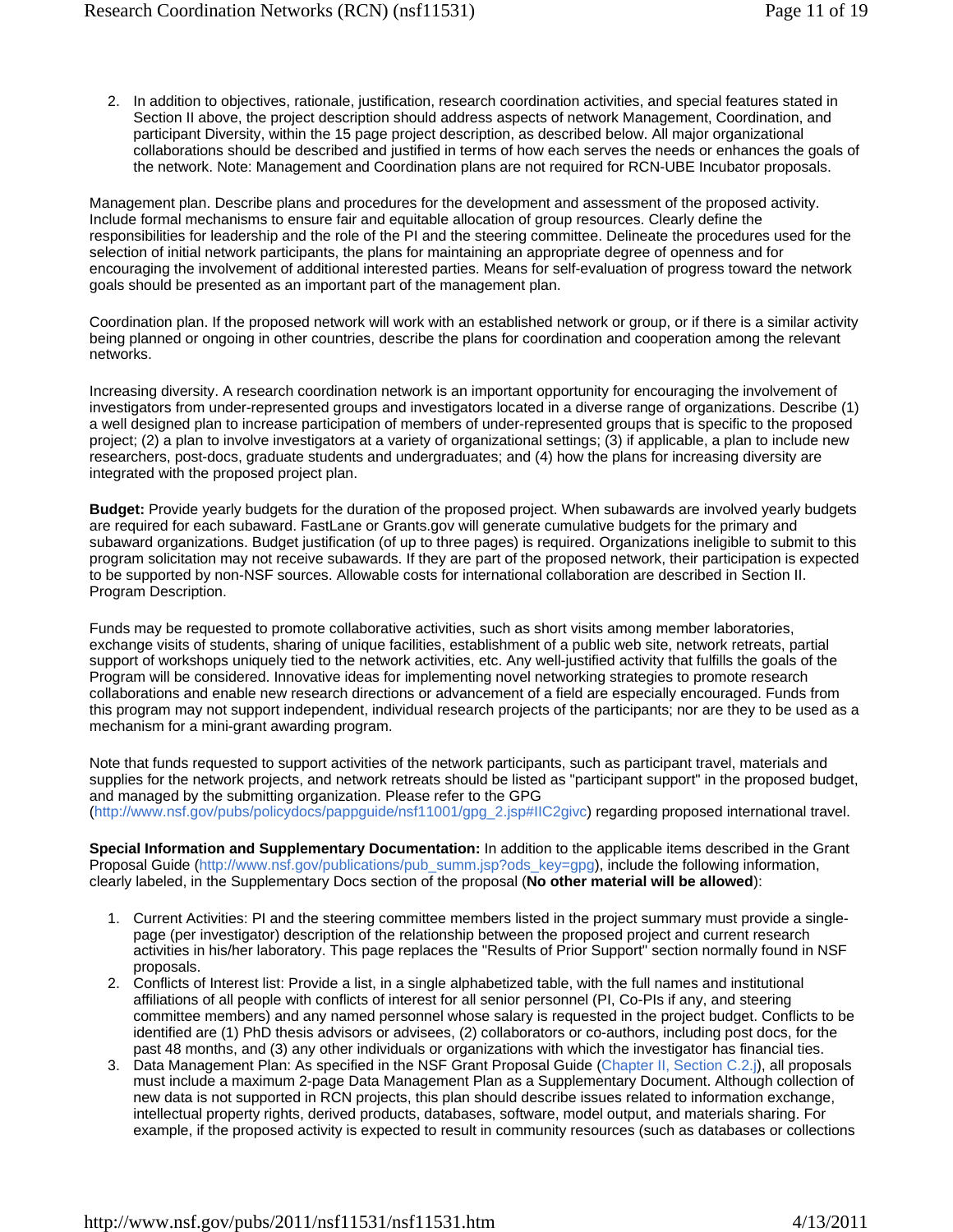of biological materials), the Data Management Plan should present a clear plan for sharing of these resources not only among the network participants but with the scientific community at large. The Data Management Plan should also address plans for determining authorship or proper attribution of credit for peer-reviewed or other publications, Internet resources, etc. that may be expected to result from the activity. General RCN proposals submitted to appropriate core programs should also ensure that they fulfill any program-specific guidelines for the Data Management Plan if applicable.

- 4. Postdoctoral Researcher Mentoring Plan. Each proposal that requests funding to support postdoctoral researchers must include, as a supplementary document, a description of the mentoring activities that will be provided for such individuals. Please be advised that if required, FastLane will not permit submission of a proposal that is missing a Postdoctoral Researcher Mentoring Plan. See Chapter II.C.2.j of the GPG for further information about the implementation of this requirement. The Postdoctoral Researcher Mentoring Plan is considered an integral part of the project and therefore subject to reviewer, panel, and program evaluation. Successful proposers will be expected to address this issue in annual and final project reports.
- 5. Letters of Collaboration. This section could include any letters of collaboration from individuals or organizations that are integral parts of the proposed project, such as the involvement of collaborator organizations that are not supported by subawards or documentation of permission to access materials, data or other associated project activities. Letters of collaboration should focus solely on affirming that the individual or organization is willing to collaborate on the project as specified in the project description of the proposal. No additional text, especially elaboration of the nature of activities to be undertaken by the collaborator and endorsements of the potential value or significance of the project for the collaborator, may be included. The template that should be used for the preparation of letters of collaboration is provided below.

Letters of collaboration should not be provided for any individual designated as a principal investigator or senior personnel (i.e., not required for any steering committee member), nor are letters of collaboration required for any organization that will be a subawardee in the proposal budget.

Letters of collaboration are not required for potential participants in the RCN although such individuals might be mentioned in the project description. RCN participants are not necessarily collaborators in the overall RCN project; their level of involvement in the RCN is likely to change through time, and an up front commitment is neither necessary nor helpful to the review process.

Each letter of collaboration must be signed by the designated collaborator. Requests to collaborators for letters of collaboration should be made by the PI well in advance of the proposal submission deadline, because they must be included at the time of the proposal submission. Letters deviating from this template are not accepted and may be grounds for returning the proposal without review.

# *Template to be used for letters of collaboration*

To: NSF RCN Program From: (*Printed name of the individual collaborator or name of the organization and name and position of the official submitting this memo*)

By signing below (or transmitting electronically), I acknowledge that I am listed as a collaborator on this RCN proposal, entitled "\_\_\_\_\_(*proposal title*)\_\_\_\_\_\_\_," with \_\_\_\_\_\_\_(*PI name*)\_\_\_\_\_\_ as the Principal Investigator. I agree to undertake the tasks assigned to me or my organization, as described in the project description of the proposal, and I commit to provide or make available the resources specified therein.

| Signed:       |  |
|---------------|--|
| Organization: |  |
| Date:         |  |

# **B. Budgetary Information**

**Cost Sharing:** Inclusion of voluntary committed cost sharing is prohibited

# **Other Budgetary Limitations:**

Funds from this program may not support independent, individual research projects of the participants; nor are they to be used as a mechanism for a mini-grant awarding program.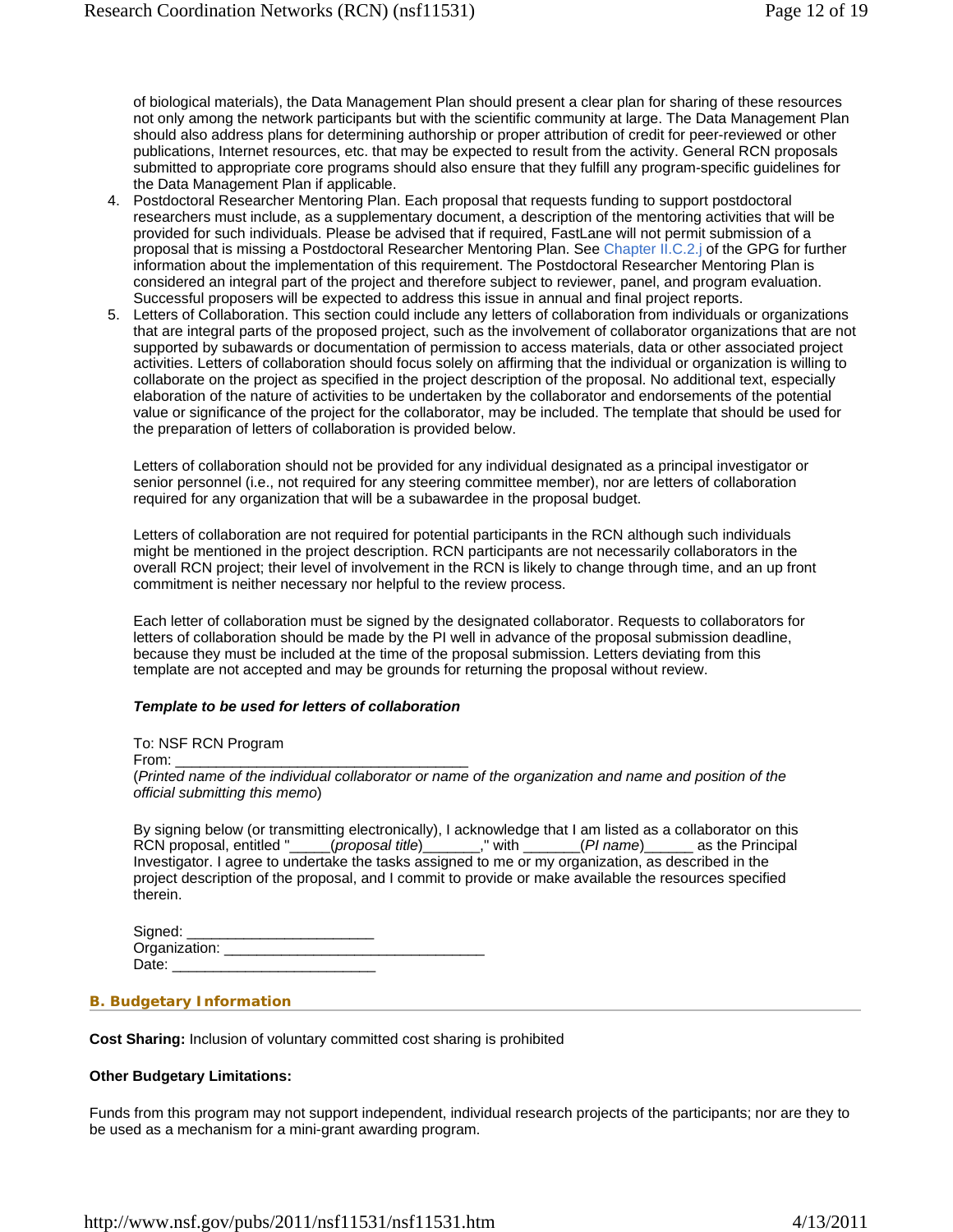# **C. Due Dates**

**• Full Proposal Deadline(s)** (due by 5 p.m. proposer's local time):

May 24, 2011

RCN SEES Track

June 15, 2011

RCN UBE and UBE Incubator Track

February 03, 2012

RCN SEES Track

June 15, 2012

RCN UBE and UBE Incubator Track

February 04, 2013

RCN SEES Track

z **Full Proposal Deadline(s)** (due by 5 p.m. proposer's local time)**:**

Varies by Program

General (non-targeted) RCN proposals should be submitted to a participating program in BIO, GEO, SBE, OCI or OPP. Refer to the specific program website for submission dates. PIs are encouraged to discuss suitability of an RCN topic with the program.

Each of the targeted RCN tracks have specific annual deadlines; proposals for these tracks should be submitted to the RCN solicitation.

# **D. FastLane/Grants.gov Requirements**

# z **For Proposals Submitted Via FastLane:**

Detailed technical instructions regarding the technical aspects of preparation and submission via FastLane are available at: https://www.fastlane.nsf.gov/a1/newstan.htm. For FastLane user support, call the FastLane Help Desk at 1-800-673-6188 or e-mail fastlane@nsf.gov. The FastLane Help Desk answers general technical questions related to the use of the FastLane system. Specific questions related to this program solicitation should be referred to the NSF program staff contact(s) listed in Section VIII of this funding opportunity.

*Submission of Electronically Signed Cover Sheets.* The Authorized Organizational Representative (AOR) must electronically sign the proposal Cover Sheet to submit the required proposal certifications (see Chapter II, Section C of the Grant Proposal Guide for a listing of the certifications). The AOR must provide the required electronic certifications within five working days following the electronic submission of the proposal. Further instructions regarding this process are available on the FastLane Website at: https://www.fastlane.nsf.gov/fastlane.jsp.

# **• For Proposals Submitted Via Grants.gov:**

Before using Grants.gov for the first time, each organization must register to create an institutional profile. Once registered, the applicant's organization can then apply for any federal grant on the Grants.gov website. The Grants.gov's Grant Community User Guide is a comprehensive reference document that provides technical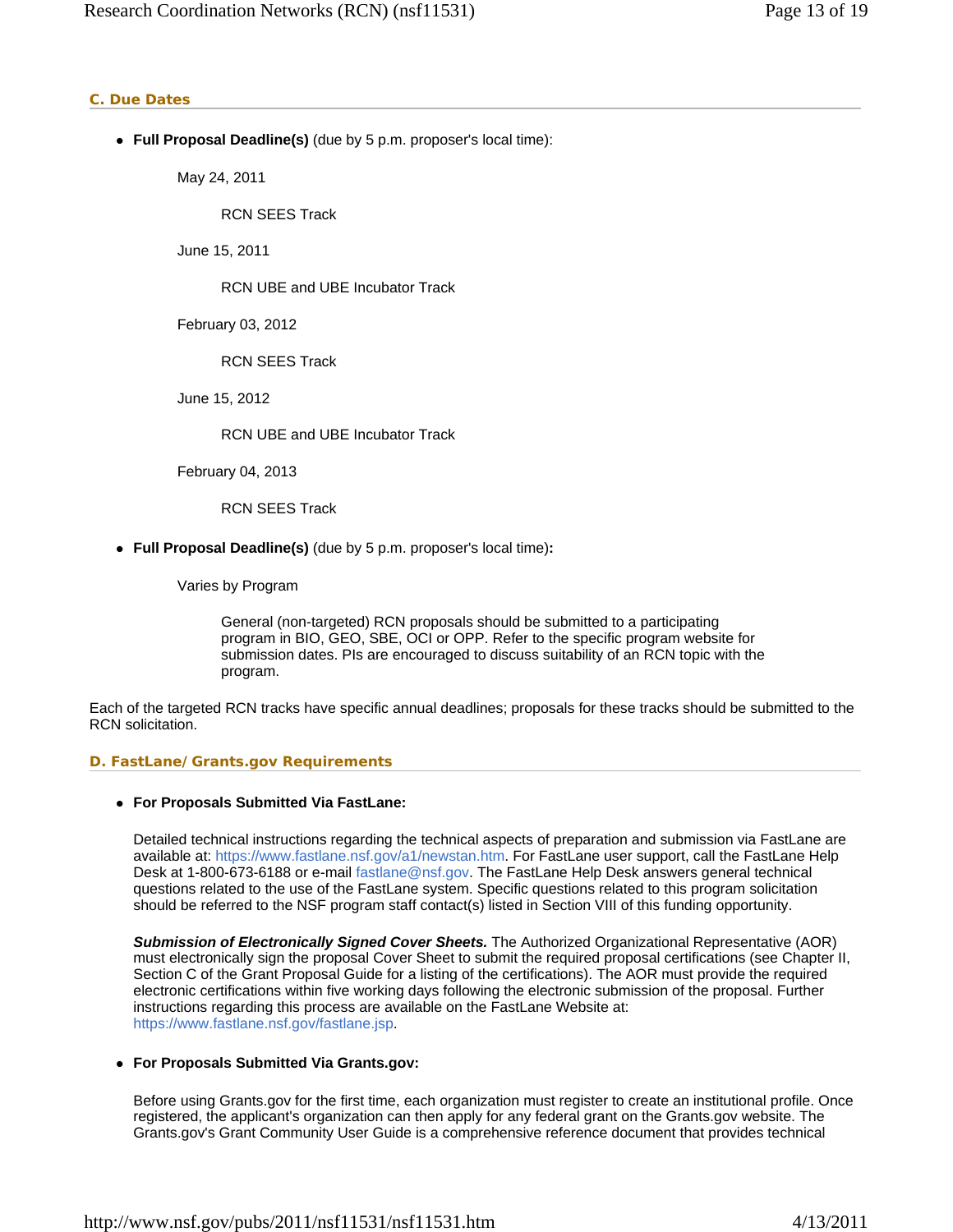information about Grants.gov. Proposers can download the User Guide as a Microsoft Word document or as a PDF document. The Grants.gov User Guide is available at: http://www.grants.gov/CustomerSupport. In addition, the NSF Grants.gov Application Guide provides additional technical guidance regarding preparation of proposals via Grants.gov. For Grants.gov user support, contact the Grants.gov Contact Center at 1-800-518-4726 or by email: support@grants.gov. The Grants.gov Contact Center answers general technical questions related to the use of Grants.gov. Specific questions related to this program solicitation should be referred to the NSF program staff contact(s) listed in Section VIII of this solicitation.

**Submitting the Proposal:** Once all documents have been completed, the Authorized Organizational Representative (AOR) must submit the application to Grants.gov and verify the desired funding opportunity and agency to which the application is submitted. The AOR must then sign and submit the application to Grants.gov. The completed application will be transferred to the NSF FastLane system for further processing.

# **VI. NSF PROPOSAL PROCESSING AND REVIEW PROCEDURES**

Proposals received by NSF are assigned to the appropriate NSF program where they will be reviewed if they meet NSF proposal preparation requirements. All proposals are carefully reviewed by a scientist, engineer, or educator serving as an NSF Program Officer, and usually by three to ten other persons outside NSF who are experts in the particular fields represented by the proposal. These reviewers are selected by Program Officers charged with the oversight of the review process. Proposers are invited to suggest names of persons they believe are especially well qualified to review the proposal and/or persons they would prefer not review the proposal. These suggestions may serve as one source in the reviewer selection process at the Program Officer's discretion. Submission of such names, however, is optional. Care is taken to ensure that reviewers have no conflicts of interest with the proposal.

# **A. NSF Merit Review Criteria**

All NSF proposals are evaluated through use of the two National Science Board (NSB)-approved merit review criteria: intellectual merit and the broader impacts of the proposed effort. In some instances, however, NSF will employ additional criteria as required to highlight the specific objectives of certain programs and activities.

The two NSB-approved merit review criteria are listed below. The criteria include considerations that help define them. These considerations are suggestions and not all will apply to any given proposal. While proposers must address both merit review criteria, reviewers will be asked to address only those considerations that are relevant to the proposal being considered and for which the reviewer is qualified to make judgements.

#### **What is the intellectual merit of the proposed activity?**

How important is the proposed activity to advancing knowledge and understanding within its own field or across different fields? How well qualified is the proposer (individual or team) to conduct the project? (If appropriate, the reviewer will comment on the quality of the prior work.) To what extent does the proposed activity suggest and explore creative, original, or potentially transformative concepts? How well conceived and organized is the proposed activity? Is there sufficient access to resources?

#### **What are the broader impacts of the proposed activity?**

How well does the activity advance discovery and understanding while promoting teaching, training, and learning? How well does the proposed activity broaden the participation of underrepresented groups (e.g., gender, ethnicity, disability, geographic, etc.)? To what extent will it enhance the infrastructure for research and education, such as facilities, instrumentation, networks, and partnerships? Will the results be disseminated broadly to enhance scientific and technological understanding? What may be the benefits of the proposed activity to society?

Examples illustrating activities likely to demonstrate broader impacts are available electronically on the NSF website at: http://www.nsf.gov/pubs/gpg/broaderimpacts.pdf.

Mentoring activities provided to postdoctoral researchers supported on the project, as described in a one-page supplementary document, will be evaluated under the Broader Impacts criterion.

NSF staff also will give careful consideration to the following in making funding decisions:

# *Integration of Research and Education*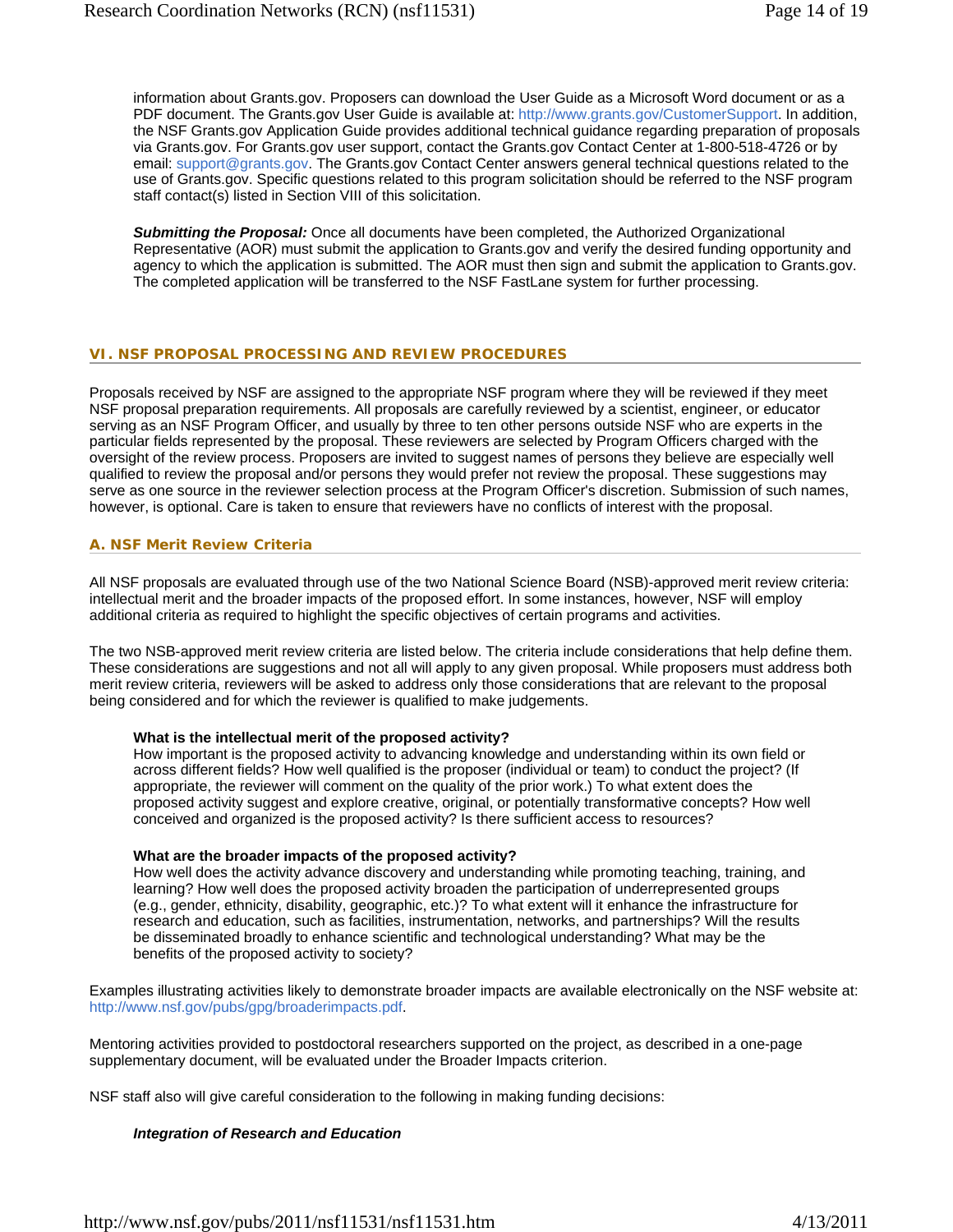One of the principal strategies in support of NSF's goals is to foster integration of research and education through the programs, projects, and activities it supports at academic and research institutions. These institutions provide abundant opportunities where individuals may concurrently assume responsibilities as researchers, educators, and students and where all can engage in joint efforts that infuse education with the excitement of discovery and enrich research through the diversity of learning perspectives.

#### *Integrating Diversity into NSF Programs, Projects, and Activities*

Broadening opportunities and enabling the participation of all citizens -- women and men, underrepresented minorities, and persons with disabilities -- is essential to the health and vitality of science and engineering. NSF is committed to this principle of diversity and deems it central to the programs, projects, and activities it considers and supports.

#### **Additional Review Criteria:**

RCN proposals will be evaluated for their creativity, innovation, and potential to advance, transform, or establish new areas of science.

RCN proposals must establish the infrastructure to create new networks of scientists who have not previously worked together. RCNs cannot use resources to fund research or to sustain existing networks.

For all proposals involving international collaborations, reviewers will consider: mutual benefits, true intellectual collaboration with the foreign partner(s), benefits to be realized from the expertise and specialized skills, facilities, sites and/or resources of the international counterpart, and active engagement of U.S. students and early-career researchers in the RCN activities.

# **B. Review and Selection Process**

Proposals submitted in response to this program solicitation will be reviewed by Ad hoc Review and/or Panel Review.

Reviewers will be asked to formulate a recommendation to either support or decline each proposal. The Program Officer assigned to manage the proposal's review will consider the advice of reviewers and will formulate a recommendation.

After scientific, technical and programmatic review and consideration of appropriate factors, the NSF Program Officer recommends to the cognizant Division Director whether the proposal should be declined or recommended for award. NSF is striving to be able to tell applicants whether their proposals have been declined or recommended for funding within six months. The time interval begins on the deadline or target date, or receipt date, whichever is later. The interval ends when the Division Director accepts the Program Officer's recommendation.

A summary rating and accompanying narrative will be completed and submitted by each reviewer. In all cases, reviews are treated as confidential documents. Verbatim copies of reviews, excluding the names of the reviewers, are sent to the Principal Investigator/Project Director by the Program Officer. In addition, the proposer will receive an explanation of the decision to award or decline funding.

In all cases, after programmatic approval has been obtained, the proposals recommended for funding will be forwarded to the Division of Grants and Agreements for review of business, financial, and policy implications and the processing and issuance of a grant or other agreement. Proposers are cautioned that only a Grants and Agreements Officer may make commitments, obligations or awards on behalf of NSF or authorize the expenditure of funds. No commitment on the part of NSF should be inferred from technical or budgetary discussions with a NSF Program Officer. A Principal Investigator or organization that makes financial or personnel commitments in the absence of a grant or cooperative agreement signed by the NSF Grants and Agreements Officer does so at their own risk.

# **VII. AWARD ADMINISTRATION INFORMATION**

# **A. Notification of the Award**

Notification of the award is made to *the submitting organization* by a Grants Officer in the Division of Grants and Agreements. Organizations whose proposals are declined will be advised as promptly as possible by the cognizant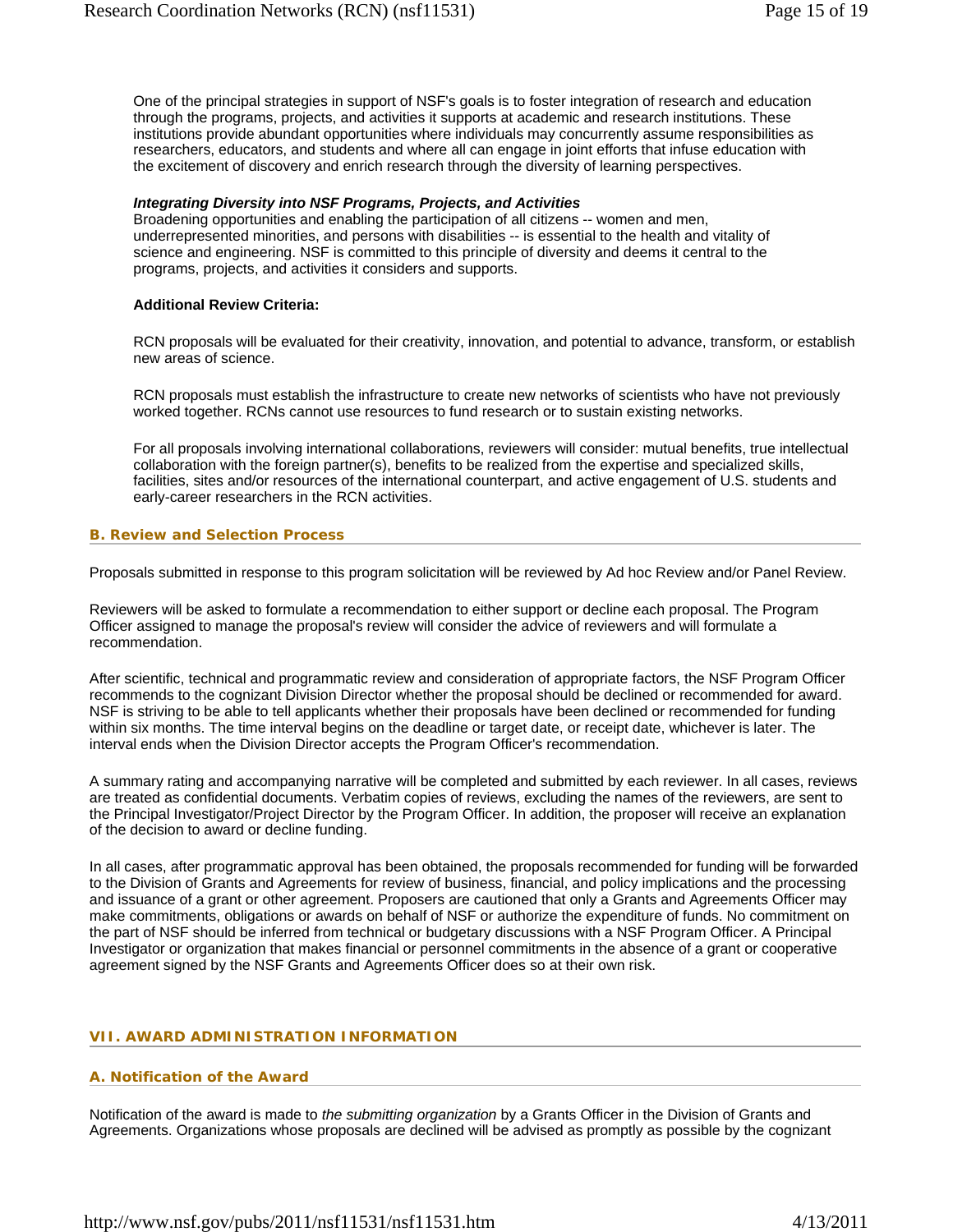NSF Program administering the program. Verbatim copies of reviews, not including the identity of the reviewer, will be provided automatically to the Principal Investigator. (See Section VI.B. for additional information on the review process.)

# **B. Award Conditions**

An NSF award consists of: (1) the award letter, which includes any special provisions applicable to the award and any numbered amendments thereto; (2) the budget, which indicates the amounts, by categories of expense, on which NSF has based its support (or otherwise communicates any specific approvals or disapprovals of proposed expenditures); (3) the proposal referenced in the award letter; (4) the applicable award conditions, such as Grant General Conditions (GC-1); \* or Research Terms and Conditions \* and (5) any announcement or other NSF issuance that may be incorporated by reference in the award letter. Cooperative agreements also are administered in accordance with NSF Cooperative Agreement Financial and Administrative Terms and Conditions (CA-FATC) and the applicable Programmatic Terms and Conditions. NSF awards are electronically signed by an NSF Grants and Agreements Officer and transmitted electronically to the organization via e-mail.

\*These documents may be accessed electronically on NSF's Website at http://www.nsf.gov/awards/managing/award\_conditions.jsp?org=NSF. Paper copies may be obtained from the NSF Publications Clearinghouse, telephone (703) 292-7827 or by e-mail from nsfpubs@nsf.gov.

More comprehensive information on NSF Award Conditions and other important information on the administration of NSF awards is contained in the NSF *Award & Administration Guide* (AAG) Chapter II, available electronically on the NSF Website at http://www.nsf.gov/publications/pub\_summ.jsp?ods\_key=aag.

#### **C. Reporting Requirements**

For all multi-year grants (including both standard and continuing grants), the Principal Investigator must submit an annual project report to the cognizant Program Officer at least 90 days before the end of the current budget period. (Some programs or awards require more frequent project reports). Within 90 days after expiration of a grant, the PI also is required to submit a final project report, and a project outcomes report for the general public.

Failure to provide the required annual or final project reports, or the project outcomes report will delay NSF review and processing of any future funding increments as well as any pending proposals for that PI. PIs should examine the formats of the required reports in advance to assure availability of required data.

PIs are required to use NSF's electronic project-reporting system, available through FastLane, for preparation and submission of annual and final project reports. Such reports provide information on activities and findings, project participants (individual and organizational) publications; and, other specific products and contributions. PIs will not be required to re-enter information previously provided, either with a proposal or in earlier updates using the electronic system. Submission of the report via FastLane constitutes certification by the PI that the contents of the report are accurate and complete. The project outcomes report must be prepared and submitted using Research.gov. This report serves as a brief summary, prepared specifically for the public, of the nature and outcomes of the project. This report will be posted on the NSF website exactly as it is submitted by the PI.

PIs must provide the names and institutional affiliations of all RCN participants, including students, in FastLane project reports and must maintain a website for dissemination of RCN information, including opportunities for participation.

# **VIII. AGENCY CONTACTS**

General inquiries regarding this program should be made to:

For questions related to the use of FastLane, contact:

• FastLane Help Desk, telephone: 1-800-673-6188; e-mail: fastlane@nsf.gov.

For questions relating to Grants.gov contact: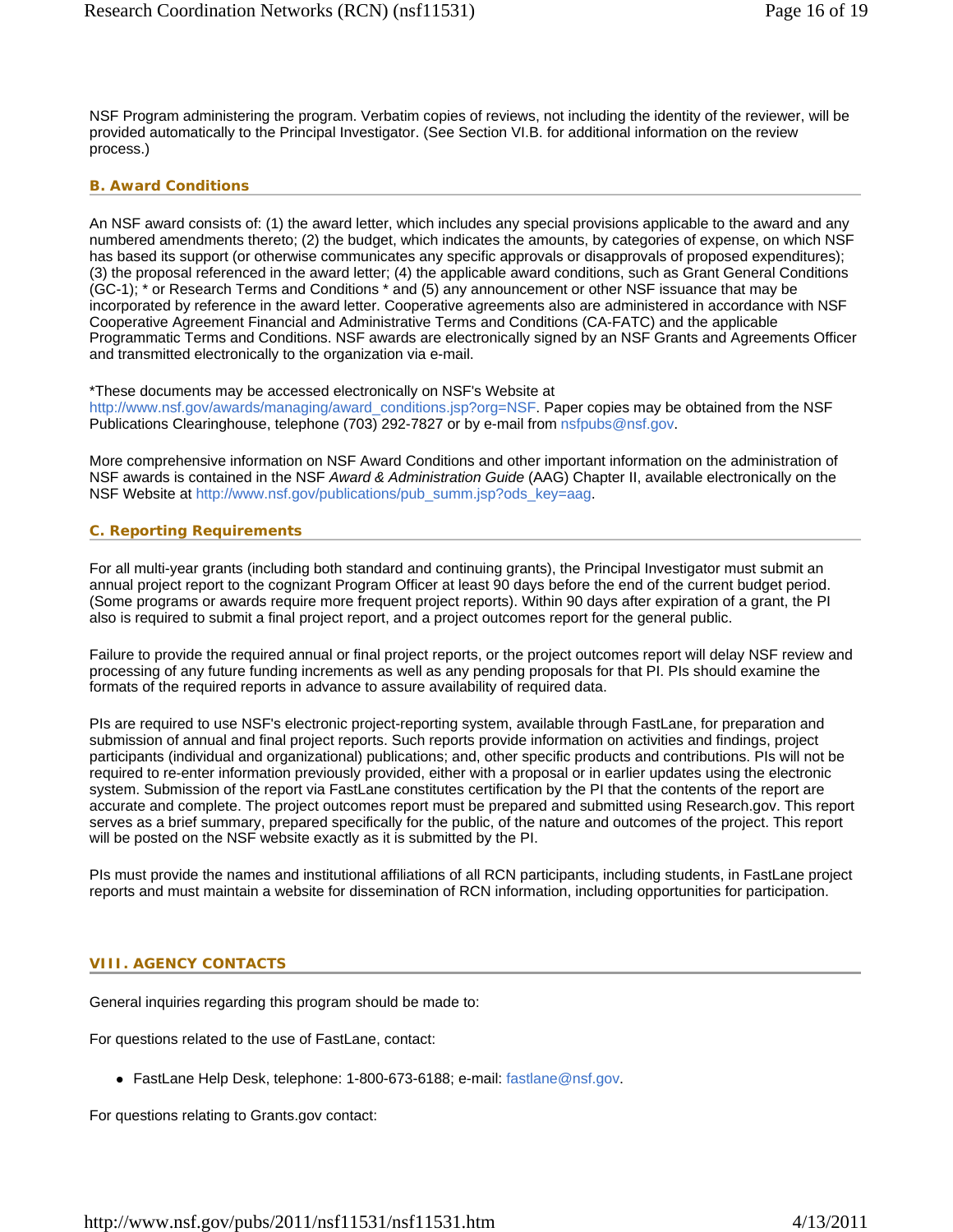• Grants.gov Contact Center: If the Authorized Organizational Representatives (AOR) has not received a confirmation message from Grants.gov within 48 hours of submission of application, please contact via telephone: 1-800-518-4726; e-mail: support@grants.gov.

RCN Contacts available at http://www.nsf.gov/bio/ef/rcn\_sees\_contacts\_2011.htm

# **IX. OTHER INFORMATION**

The NSF Website provides the most comprehensive source of information on NSF Directorates (including contact information), programs and funding opportunities. Use of this Website by potential proposers is strongly encouraged. In addition, National Science Foundation Update is a free e-mail subscription service designed to keep potential proposers and other interested parties apprised of new NSF funding opportunities and publications, important changes in proposal and award policies and procedures, and upcoming NSF Regional Grants Conferences. Subscribers are informed through e-mail when new publications are issued that match their identified interests. Users can subscribe to this service by clicking the "Get NSF Updates by Email" link on the NSF web site.

Grants.gov provides an additional electronic capability to search for Federal government-wide grant opportunities. NSF funding opportunities may be accessed via this new mechanism. Further information on Grants.gov may be obtained at http://www.grants.gov.

Two other inter-directorate programs accept RCN proposals:

- Dynamics of Coupled Natural and Human Systems (CNH) Program http://www.nsf.gov/funding/pgm\_summ.jsp?pims\_id=13681
- Ecology of Infectious Diseases (EID) Program http://www.nsf.gov/funding/pgm\_summ.jsp? pims\_id=5269

For instructions on submitting RCN proposals to either of those programs please read the solicitation.

In addition to opportunities via the RCN solicitation, international RCN-like activities can be furthered via various NSF support programs within specific directorates. Further information can be found by referencing the following solicitations, which are given as examples.

International Collaboration in Chemistry between US Investigators and their Counterparts Abroad (ICC) http://www.nsf.gov/funding/pgm\_summ.jsp?pims\_id=13627&org=CHE&from=home

Materials World Network: Cooperative Activity in Materials Research between US Investigators and their Counterparts Abroad (MWN) http://www.nsf.gov/funding/pgm\_summ.jsp?pims\_id=12820&org=NSF&sel\_org=NSF&from=fund

International Materials Institutes (IMI) http://www.nsf.gov/funding/pgm\_summ.jsp?pims\_id=5328&org=NSF&sel\_org=NSF&from=fund

Dimensions of Biodiversity http://www.nsf.gov/funding/pgm\_summ.jsp?pims\_id=503446

Basic Research to Enable Agricultural Development (BREAD) http://www.nsf.gov/funding/pgm\_summ.jsp?pims\_id=503285

Programs managed by the Office of International Science and Engineering http://www.nsf.gov/div/index.jsp?div=OISE

# **ABOUT THE NATIONAL SCIENCE FOUNDATION**

The National Science Foundation (NSF) is an independent Federal agency created by the National Science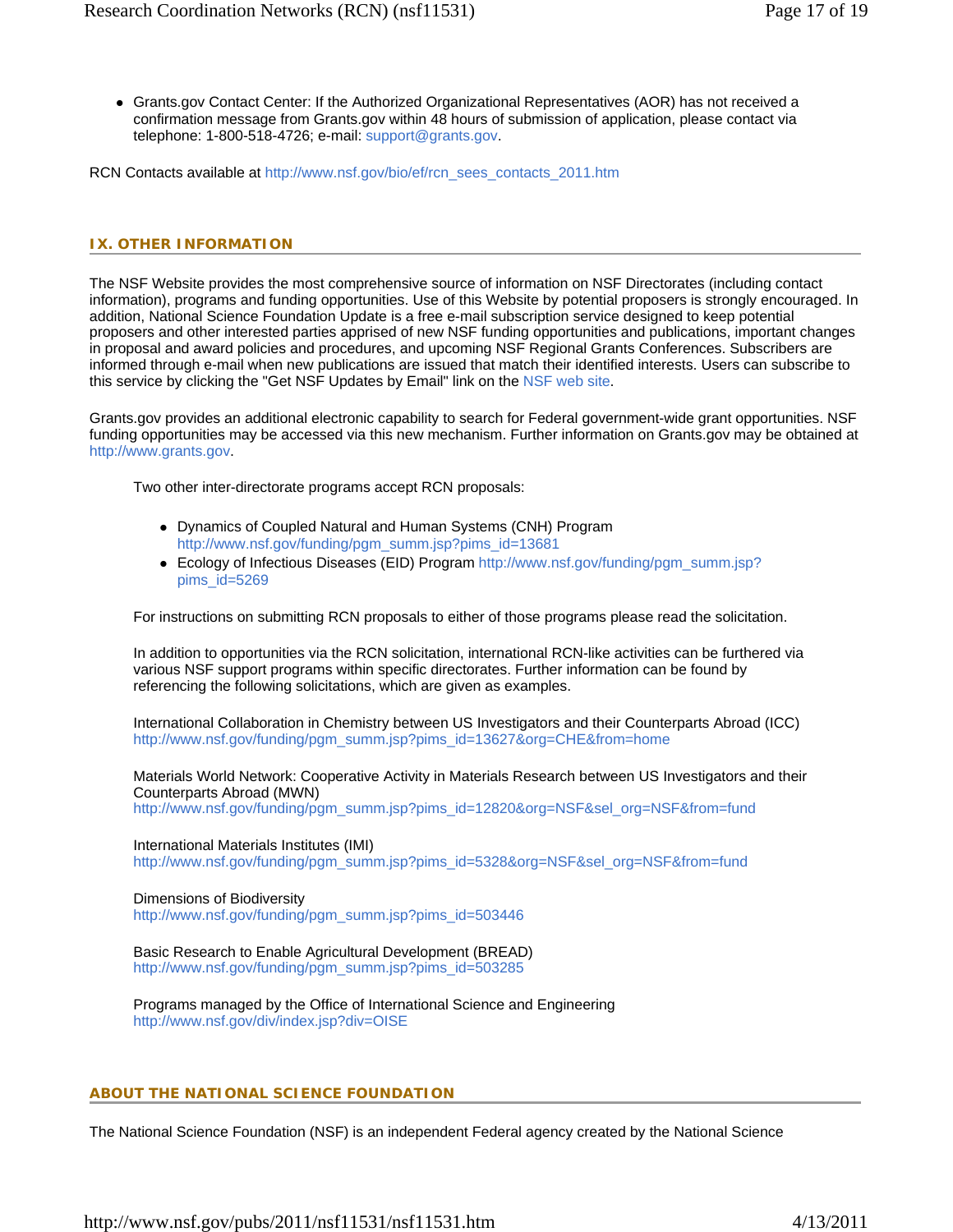Foundation Act of 1950, as amended (42 USC 1861-75). The Act states the purpose of the NSF is "to promote the progress of science; [and] to advance the national health, prosperity, and welfare by supporting research and education in all fields of science and engineering."

NSF funds research and education in most fields of science and engineering. It does this through grants and cooperative agreements to more than 2,000 colleges, universities, K-12 school systems, businesses, informal science organizations and other research organizations throughout the US. The Foundation accounts for about one-fourth of Federal support to academic institutions for basic research.

NSF receives approximately 40,000 proposals each year for research, education and training projects, of which approximately 11,000 are funded. In addition, the Foundation receives several thousand applications for graduate and postdoctoral fellowships. The agency operates no laboratories itself but does support National Research Centers, user facilities, certain oceanographic vessels and Antarctic research stations. The Foundation also supports cooperative research between universities and industry, US participation in international scientific and engineering efforts, and educational activities at every academic level.

*Facilitation Awards for Scientists and Engineers with Disabilities* provide funding for special assistance or equipment to enable persons with disabilities to work on NSF-supported projects. See Grant Proposal Guide Chapter II, Section D.2 for instructions regarding preparation of these types of proposals.

The National Science Foundation has Telephonic Device for the Deaf (TDD) and Federal Information Relay Service (FIRS) capabilities that enable individuals with hearing impairments to communicate with the Foundation about NSF programs, employment or general information. TDD may be accessed at (703) 292-5090 and (800) 281-8749, FIRS at (800) 877-8339.

The National Science Foundation Information Center may be reached at (703) 292-5111.

The National Science Foundation promotes and advances scientific progress in the United States by competitively awarding grants and cooperative agreements for research and education in the sciences, mathematics, and engineering.

To get the latest information about program deadlines, to download copies of NSF publications, and to access abstracts of awards, visit the NSF Website at http://www.nsf.gov

| • Location:                                            | 4201 Wilson Blvd. Arlington, VA 22230 |  |  |  |  |  |  |
|--------------------------------------------------------|---------------------------------------|--|--|--|--|--|--|
| • For General Information<br>(NSF Information Center): | (703) 292-5111                        |  |  |  |  |  |  |
| • TDD (for the hearing-impaired):                      | (703) 292-5090                        |  |  |  |  |  |  |
| • To Order Publications or Forms:                      |                                       |  |  |  |  |  |  |
| Send an e-mail to:                                     | nsfpubs@nsf.gov                       |  |  |  |  |  |  |
| or telephone:                                          | (703) 292-7827                        |  |  |  |  |  |  |
| • To Locate NSF Employees:                             | (703) 292-5111                        |  |  |  |  |  |  |

# **PRIVACY ACT AND PUBLIC BURDEN STATEMENTS**

The information requested on proposal forms and project reports is solicited under the authority of the National Science Foundation Act of 1950, as amended. The information on proposal forms will be used in connection with the selection of qualified proposals; and project reports submitted by awardees will be used for program evaluation and reporting within the Executive Branch and to Congress. The information requested may be disclosed to qualified reviewers and staff assistants as part of the proposal review process; to proposer institutions/grantees to provide or obtain data regarding the proposal review process, award decisions, or the administration of awards; to government contractors, experts, volunteers and researchers and educators as necessary to complete assigned work; to other government agencies or other entities needing information regarding applicants or nominees as part of a joint application review